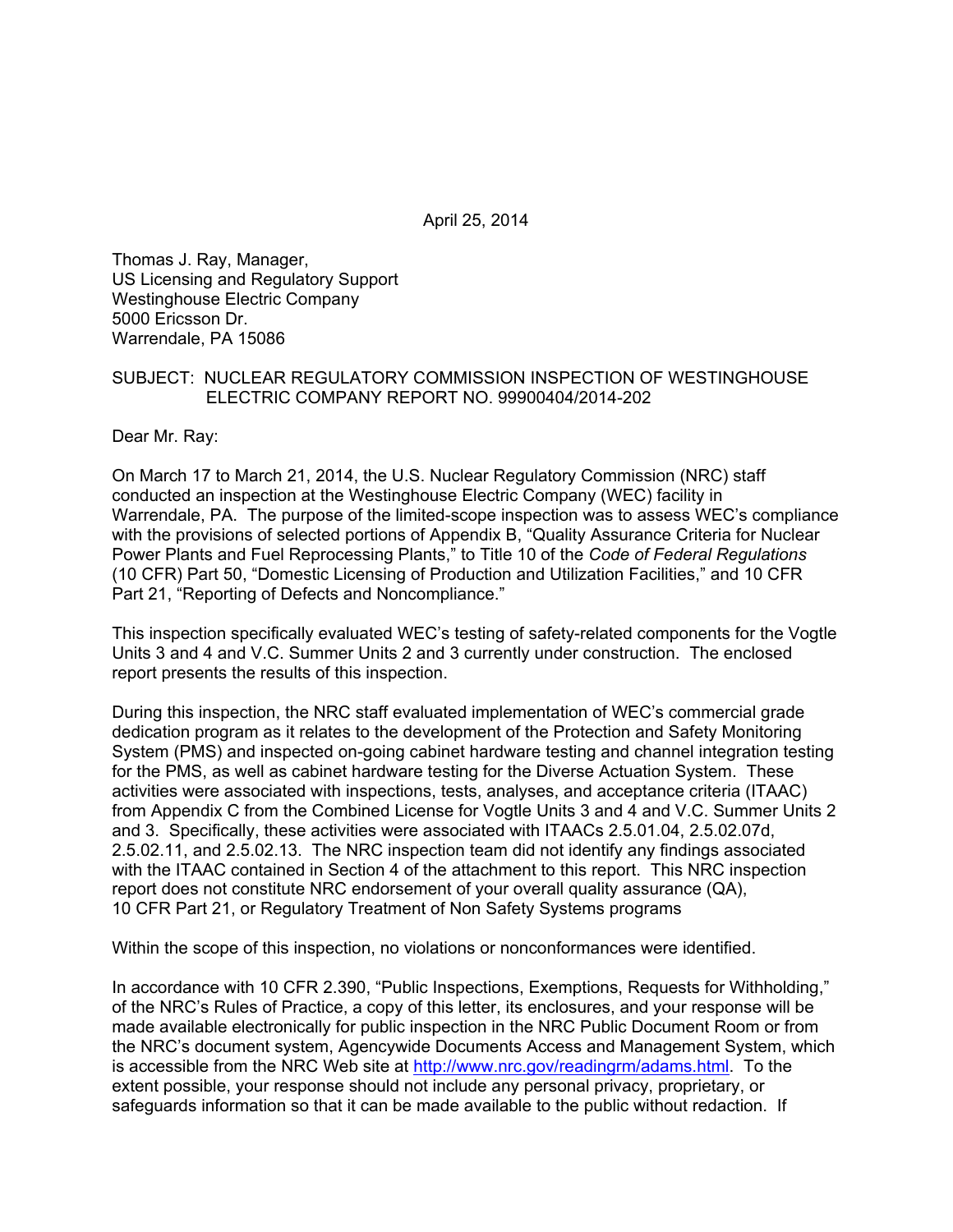T. Ray  $-2$  -

personal privacy or proprietary information is necessary to provide an acceptable response, then please provide a bracketed copy of your response that identifies the information that should be protected and a redacted copy of your response that deletes such information. If you request that such material is withheld from public disclosure, you must specifically identify the portions of your response that you seek to have withheld and provide in detail the bases for your claim (e.g., explain why the disclosure of information will create an unwarranted invasion of personal privacy or provide the information required by 10 CFR 2.390(b) to support a request for withholding confidential commercial or financial information). If safeguards information is necessary to provide an acceptable response, please provide the level of protection described in 10 CFR 73.21, "Protection of Safeguards Information: Performance Requirements."

Sincerely,

## */RA/ G. Galletti for*

Richard A. Rasmussen, Chief Electrical Vendor Inspection Branch Division of Construction Inspection and Operational Programs Office of New Reactors

Docket No.: 99900404

Enclosures:

1. Inspection Report No. 99900404/2014-202 and Attachment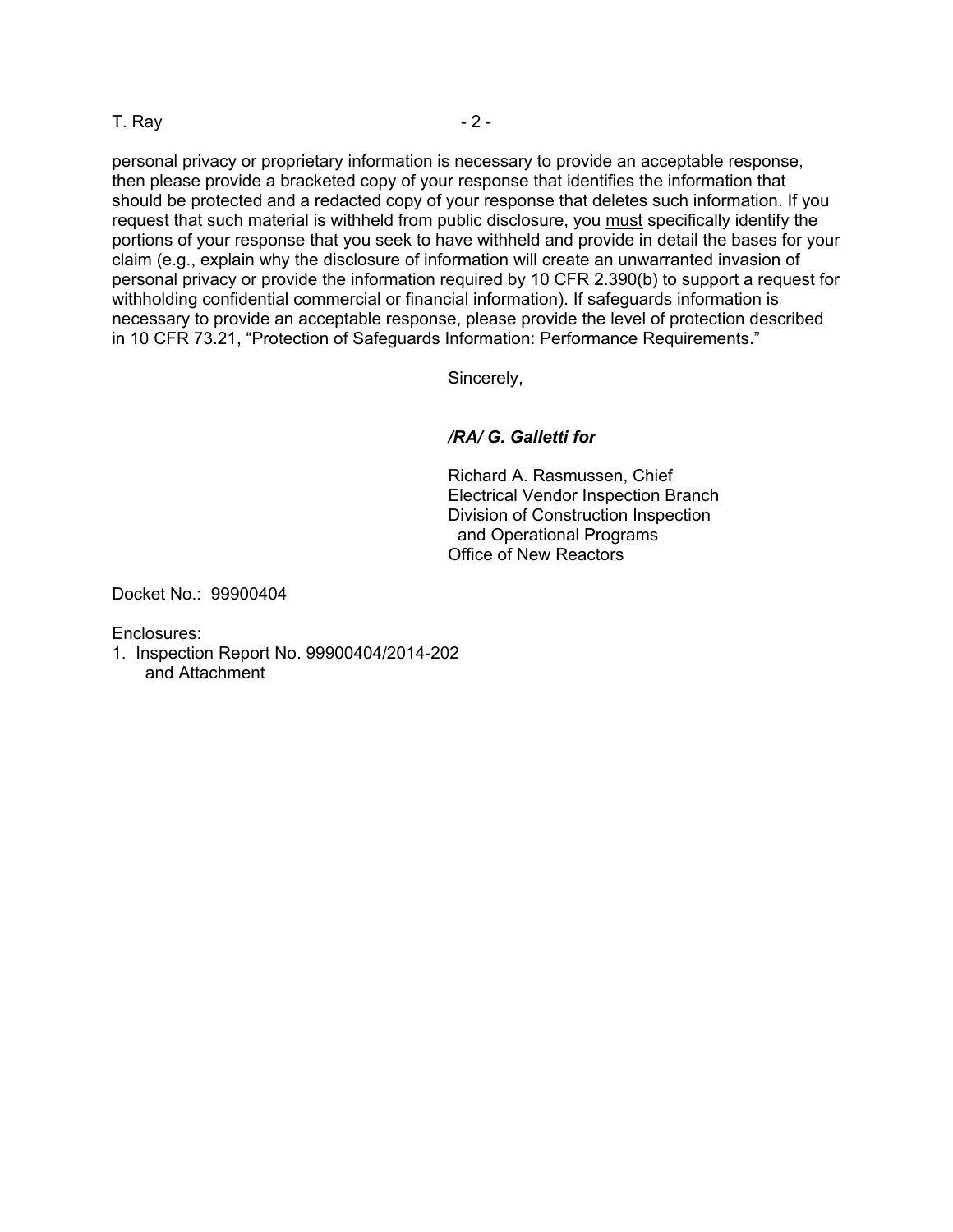T. Ray  $-2$  -

personal privacy or proprietary information is necessary to provide an acceptable response, then please provide a bracketed copy of your response that identifies the information that should be protected and a redacted copy of your response that deletes such information. If you request that such material is withheld from public disclosure, you must specifically identify the portions of your response that you seek to have withheld and provide in detail the bases for your claim (e.g., explain why the disclosure of information will create an unwarranted invasion of personal privacy or provide the information required by 10 CFR 2.390(b) to support a request for withholding confidential commercial or financial information). If safeguards information is necessary to provide an acceptable response, please provide the level of protection described in 10 CFR 73.21, "Protection of Safeguards Information: Performance Requirements."

Sincerely,

### */RA/ G. Galletti for*

Richard A. Rasmussen, Chief Electrical Vendor Inspection Branch Division of Construction Inspection and Operational Programs Office of New Reactors

Docket No.: 99900404

Enclosures:

1. Inspection Report No. 99900404/2014-202 and Attachment

#### **DISTRIBUTION**:

ASakadales ERoach KKavanagh raytj@westinghouse.com

| <b>ADAMS Accession No.: ML14112A168</b> |                  |               | *Concurred via email | <b>NRO-002</b> |
|-----------------------------------------|------------------|---------------|----------------------|----------------|
| <b>OFFICE</b>                           | NRO/DCIP/EVIB    | NRO/DCIP/ICE1 | NRO/DCIP/ICE1        | RII            |
| <b>NAME</b>                             | <b>GGalletti</b> | WRoggenbrodt* | KMott*               | RMathisIII*    |
| <b>DATE</b>                             | 04/18/2014       | 04/09/2014    | 04/09/2014           | 04/10/2014     |
| <b>OFFICE</b>                           | RII              | RII           | NRO/DCIP/IGCB        | NRO/DCIP/EVIB  |
| <b>NAME</b>                             | CJones*          | LCastelli*    | <b>BAnderson</b>     | RRasmussen     |
| <b>DATE</b>                             | 04/09/2014       | 04/10/2014    | 04/23/2014           | 04/25/2014     |
| AFFIAILI BEAABB AABV                    |                  |               |                      |                |

 **OFFICIAL RECORD COPY**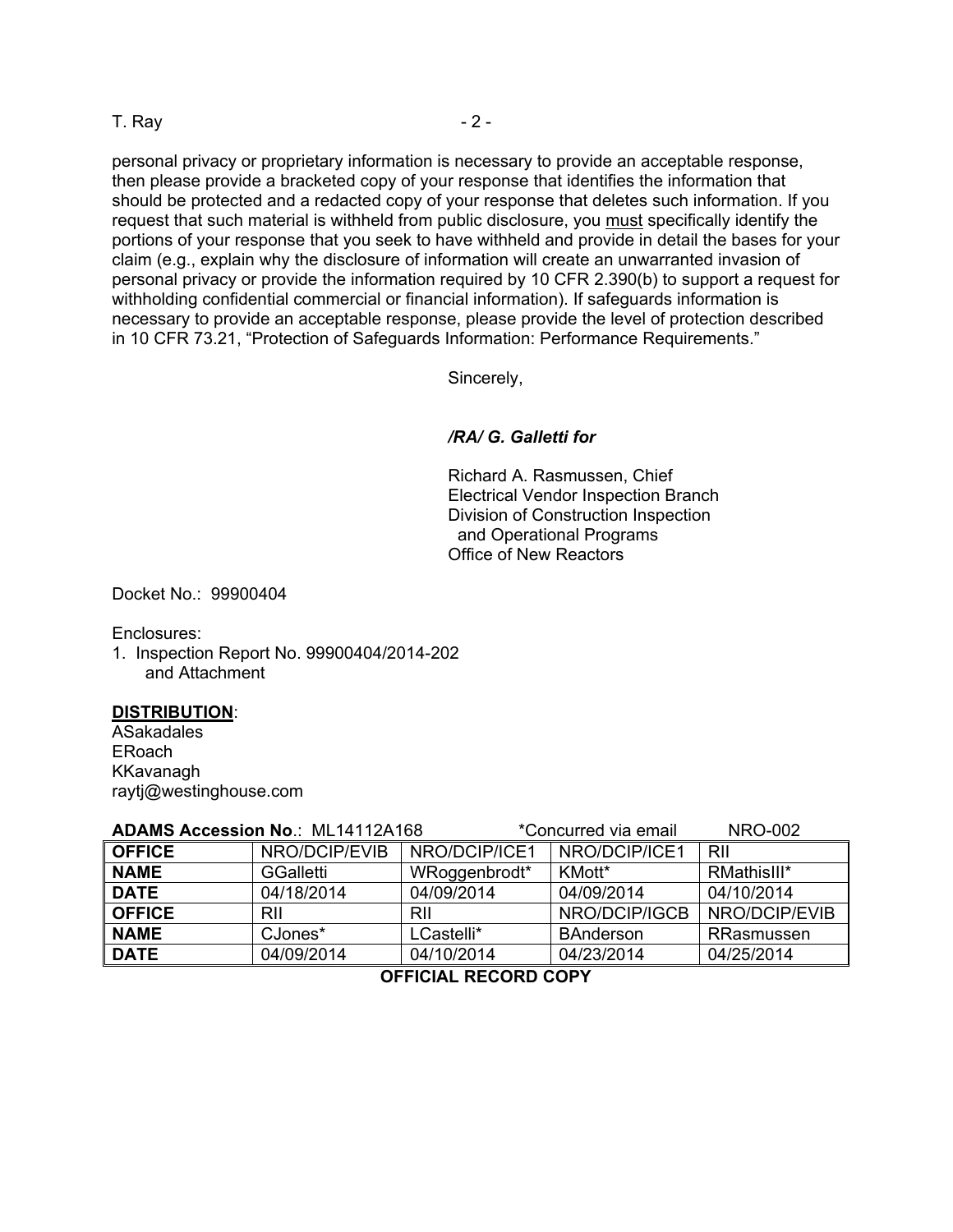### **U.S. NUCLEAR REGULATORY COMMISSION OFFICE OF NEW REACTORS DIVISION OF CONSTRUCTION INSPECTION AND OPERATIONAL PROGRAMS VENDOR INSPECTION REPORT**

| Docket No.:                       | 99900404                                                                                                                                                                                                                                                                                                                                                                                                            |
|-----------------------------------|---------------------------------------------------------------------------------------------------------------------------------------------------------------------------------------------------------------------------------------------------------------------------------------------------------------------------------------------------------------------------------------------------------------------|
| Report No.:                       | 99900404/2014-202                                                                                                                                                                                                                                                                                                                                                                                                   |
| Vendor:                           | <b>Westinghouse Electric Company</b><br>5000 Ericsson Dr.<br>Warrendale, PA 15086                                                                                                                                                                                                                                                                                                                                   |
| Vendor Contact:                   | Thomas J. Ray, Manager,<br>US Licensing and Regulatory Support<br>412-374-5309<br>Email: raytj@westinghouse.com                                                                                                                                                                                                                                                                                                     |
| <b>Nuclear Industry Activity:</b> | Westinghouse Electric Company, LLC, located at 5000 Ericsson<br>Drive, Suite 517, Warrendale, PA 15086, whose scope of supply<br>includes but not limited to safety-related design, fabrication,<br>testing, and delivery of the Protection and Safety Monitoring<br>System and the non-safety Diverse Actuation System instruments<br>and controls products to the current US AP1000 plants under<br>construction. |
| <b>Inspection Dates:</b>          | March 17 - 21, 2014                                                                                                                                                                                                                                                                                                                                                                                                 |
| Inspection Team Leader:           | Greg Galletti, NRO/DCIP/EVIB                                                                                                                                                                                                                                                                                                                                                                                        |
| Inspectors:                       | Lisa Castelli, R-II/DCI/CIB1<br>Carl Jones, R-II/DCI/CIB1<br>Robert Mathis III, R-II/DCI/CIB1<br>William Roggenbrodt, NRO/DE/ICE1<br>Kenneth Mott, NRO/DE/ICE1                                                                                                                                                                                                                                                      |
| Approved by:                      | Richard A. Rasmussen, Chief<br><b>Electrical Vendor Inspection Branch</b><br>Division of Construction Inspection<br>and Operational Programs<br><b>Office of New Reactors</b>                                                                                                                                                                                                                                       |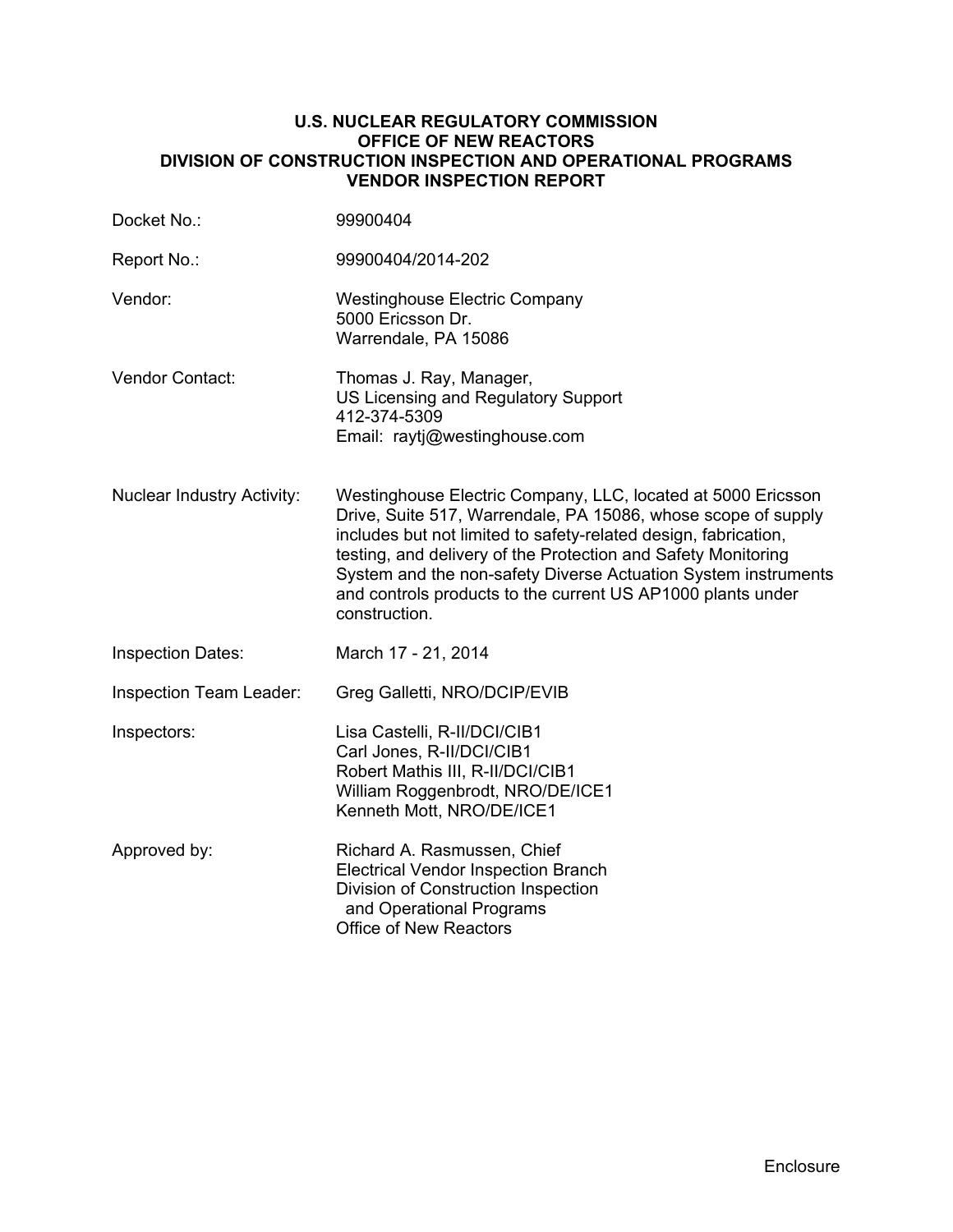# **EXECUTIVE SUMMARY**

### Westinghouse Electric Company 99900404/2014-202

The U.S. Nuclear Regulatory Commission (NRC) staff conducted this vendor inspection to verify that Westinghouse Electric Company, LLC (hereafter referred to as WEC), implemented an adequate quality assurance program that complies with the requirements of Appendix B, "Quality Assurance Criteria for Nuclear Power Plants and Fuel Reprocessing Plants," to Title 10 of the *Code of Federal Regulations* (10 CFR) Part 50, "Domestic Licensing of Production and Utilization Facilities," and 10 CFR Part 21, "Reporting of Defects and Noncompliance." The inspectors conducted this inspection at the WEC facility in Warrendale, PA, on March 17-21, 2014.

This inspection specifically evaluated WEC's inspection and testing of safety-related components for new construction commercial nuclear plants in the US. The inspectors reviewed the aspects of the vendor's inspection and testing of safety-related components, as well as WEC's commercial grade dedication program, and non-safety related Diverse Actuation System (DAS).

. The following regulations served as the bases for this NRC inspection:

- Appendix B to 10 CFR Part 50
- 10 CFR Part 21

The inspectors used Inspection Procedure (IP) 43002, "Routine Inspections of Nuclear Vendors," dated July 15, 2013, IP 43004, "Commercial Grade Dedication," dated November 2013, and IP 65001.22, "Inspection of Digital Instrumentation and Control (DI&C) System/Software Design Acceptance Criteria (DAC)-Related ITAAC," dated December 19, 2011.

The information below summarizes the results of this inspection.

## Design

The inspectors determined that WEC's implementation of their policy and procedures for the dedication of commercial grade items satisfy the regulatory requirements set forth in Criterion III, "Design Control," Appendix B to 10 CFR Part 50 and 10 CFR Part 21. The inspectors also performed a comparison of design information for VC Summer and Vogtle and verified that the Protection and Safety Monitoring System (PMS) software requirements, including the Requirements/Definition phase for the PMS software life cycle, for VC Summer are the same as for Vogtle. No findings of significance were identified.

#### Inspection

The inspectors determined that WEC's implementation of their policy and procedures for control of inspection satisfy the regulatory requirements set forth in Criterion X, "Inspection," Appendix B to 10 CFR Part 50. No findings of significance were identified.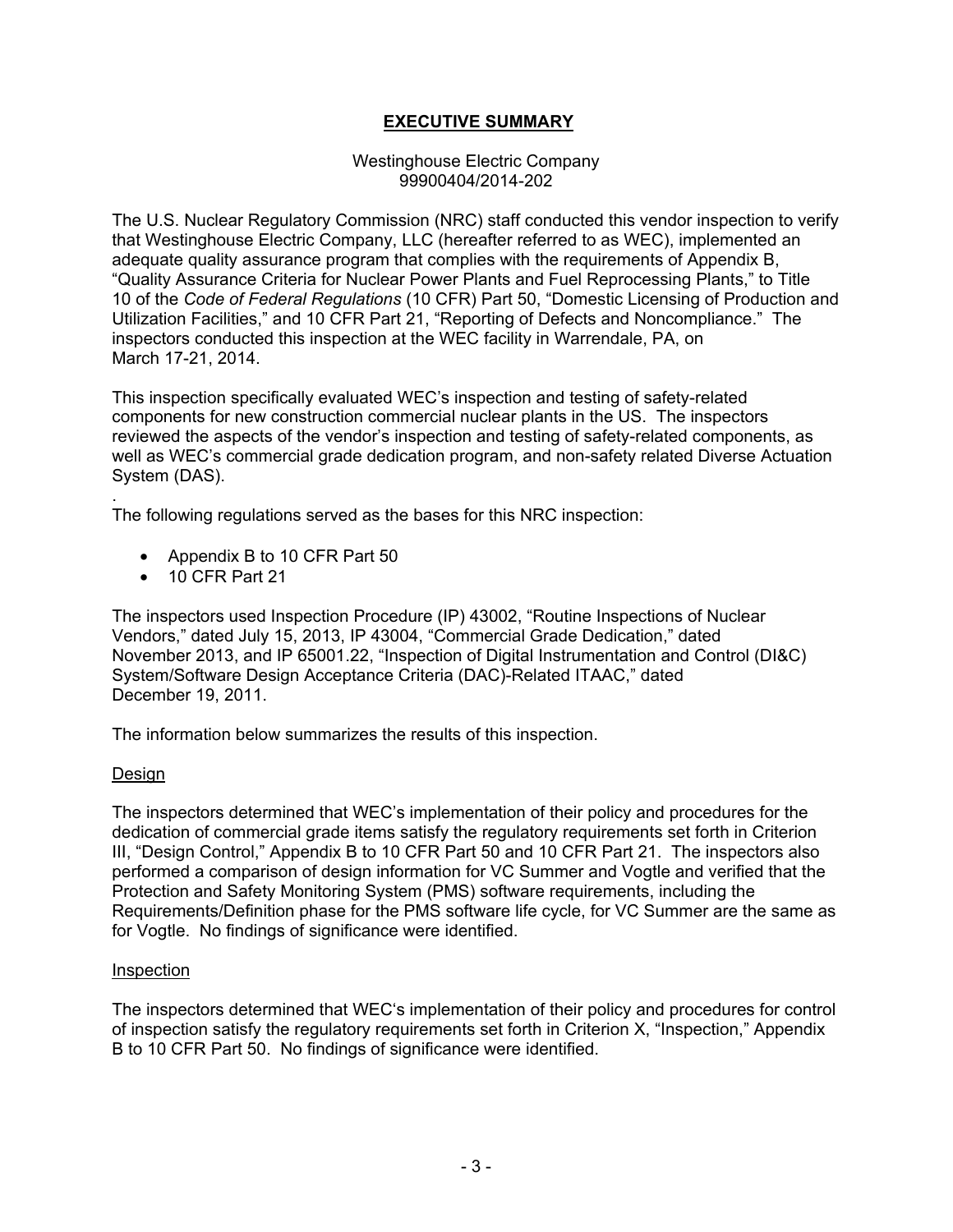# **Test Control**

The inspectors determined that WEC's implementation of their policy and procedures for control of testing satisfy the regulatory requirements set forth in Criterion XI, "Test Control," Appendix B to 10 CFR Part 50 for the PMS system, as well as control of testing of the non-safety related DAS. No findings of significance were identified.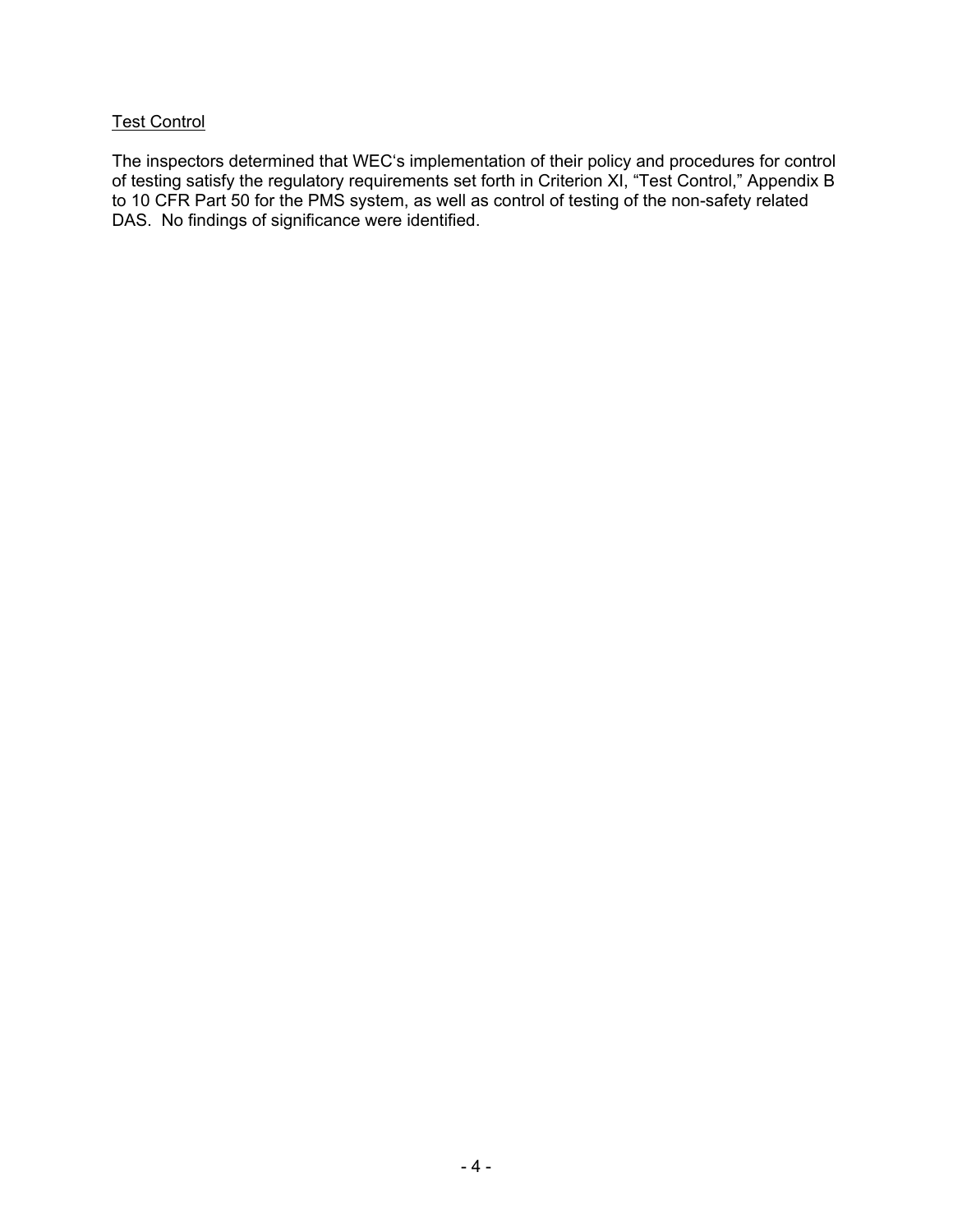## REPORT DETAILS

### 1. Design Control

### Commercial Grade Item Dedication

### a. Inspection Scope

The inspectors evaluated the supplier's implementation of aspects of their quality assurance (QA) program that were related to commercial-grade dedication (CGD) of Protection and Safety Monitoring System (PMS) system components.

The inspectors interviewed WEC personnel, conducted direct observations of dedication activities, and evaluated samples of commercial dedication instructions (CDI) to verify the instructions were developed in accordance with Nuclear Automation (NA) procedure NA 7.4. The reviews evaluated whether the CDIs adequately communicated requisite information, including safety functions, critical characteristics, verification methods, and requirements for documenting acceptance. In addition, the inspectors evaluated implementation of provisions for conducting commercial grade surveys, reporting of test/inspection anomalies and errors, and control of changes to dedication requirements.

The inspection samples included CGD activities related to the following components and services:

- ABB Ovation AC160 components and software
- (Components) QNX 4.25G Software for Generic Flat Panel Display Systems
- (Components) DIN Rail MTG Double Pole 12.0A breakers
- (Components) Second Generation Node Box for the Flat Panel Display
- (Services) Testing of PMS equipment electromagnetic compatibility (EMC)
- (Services) Assembly of PMS cabinet SV3-PMS-JD-S0EB1

The inspectors observed dedication activities in progress for DIN Rail MTG Double Pole 12.0A breakers (BKR 10074D64G05 Y) associated with work request 40500730. The work request, the governing dedication instruction, CDI 2789, and test procedure WNA-TP-04207-GEN were reviewed to verify specific testing requirements were implemented as specified. For example, the inspectors evaluated whether the technician implemented requirements to test current carrying capacity/time-current characteristics and to conduct actuation force measurements. The inspectors verified whether the technician completed the test data sheets as required, including recording all test equipment used during the tests.

The inspectors examined the commercial software dedication requirements associated with the QNX Release 4.25, Patch G software for safety system Flat Panel Displays. The associated dedication instruction, CDI 3806, was reviewed to determine whether the instruction identified the safety function of the software, critical characteristics for dedication, and verification methods necessary to complete the dedication process. The inspectors evaluated whether specified critical characteristics included attributes such as performance characteristics, supplier technical and quality capabilities, software configuration controls, and failure management. In addition, the inspectors reviewed the results of a completed commercial grade software dedication documented in report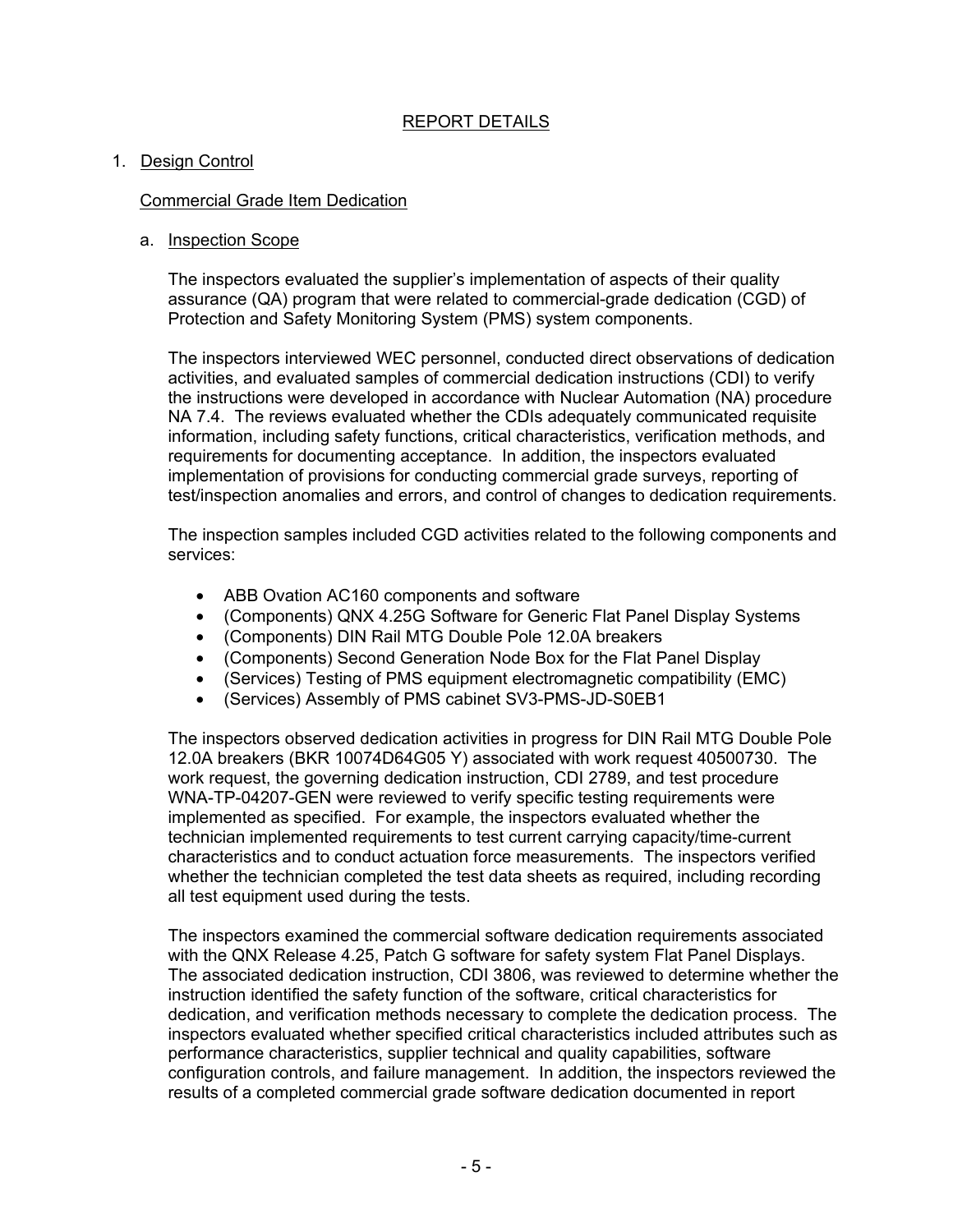WNA-CD-00018-GEN to determine whether the dedication activities implemented the requirements of the CDI. The inspectors evaluated the adequacy of provisions for error reporting, software design and change control, and software QA.

The inspectors also observed in-process dedication inspection activities performed by WEC personnel of commercial grade services that had been contracted to a subsupplier for the assembly of PMS system cabinet SV3-PMS-JD-S0EB1. The inspectors verified whether the applicable dedication instruction, CDI-4057, was in use at the work station. The inspectors evaluated whether dedication activities implemented the specified verifications of critical characteristics, including product identification and configuration control, by verifying information contained in procurement records, receipt inspection records, and a QA surveillance report. The inspectors also observed whether dedication activities properly documented dedication results in the Quality Data Packages and implemented corrective action tracking and controls for a contingent nonconformance.

The inspectors evaluated changes to program procedures to determine whether significant changes to program guidance had occurred since previous Nuclear Regulatory Commission (NRC) inspections.

Documents and records reviewed for this inspection scope are listed in the attachment.

b. Observations and Findings

No findings of significance were identified.

c. Conclusions

Based on the inspection samples reviewed, the NRC inspection team determined that the supplier implemented its policies and procedures that govern dedications of commercial grade items and services consistent with the regulatory requirements of Criterion III, "Design Control," and Criterion VII, "Control of Purchased Material, Equipment, and Services," of Appendix B to Title 10 of the *Code of Federal Regulations* (10 CFR) Part 50. No findings of significance were identified.

### Southern Nuclear Company (Vogtle)/SCANA (VC Summer) PMS Software Requirements Comparison Evaluation

a. Inspection Scope

The PMS Software Requirements/Definition Phase was previously inspected by the NRC and documented in Inspection Reports 0500025 & 26/2012-009, 0500025 & 26/2013-003, and 0500025 & 26/2013-004 for Southern Nuclear Company's Vogtle AP1000 Units 3&4. The NRC determined, during those previous inspections, that certain activities and documentation associated with the completion of the Software Requirements/Definition Phase of the Software Life Cycle for the PMS did not meet certain regulatory requirements as described in the previous NRC Notices of Violations. In response to those NOVs, the licensee had identified and initiated various corrective actions to address those deficiencies.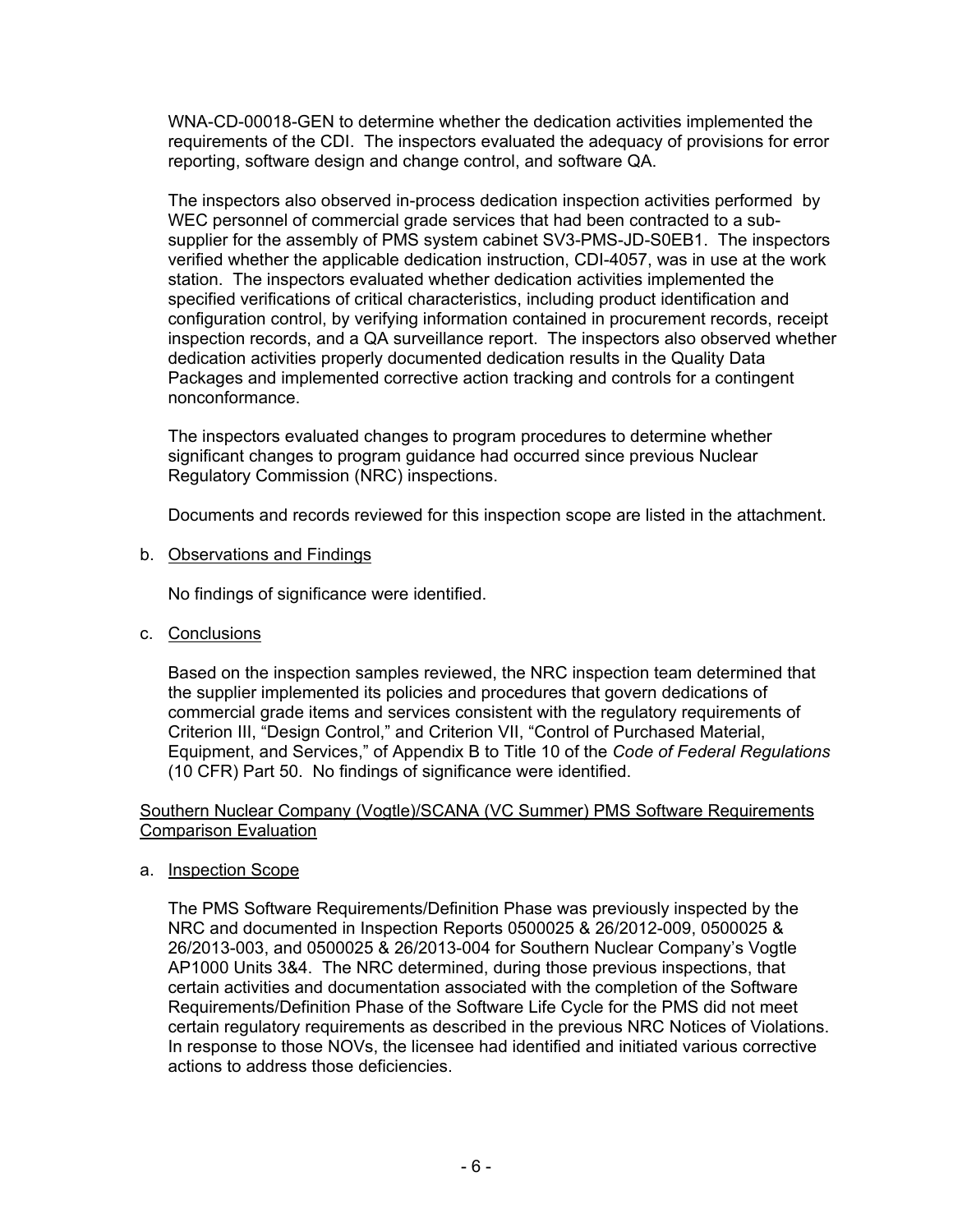The inspectors interviewed WEC personnel and reviewed site specific plant documentation for both Vogtle and VC Summer to identify and evaluate the differences in the software requirements between the two sites. The site-specific documentation reviewed for the Vogtle site included WNA-RL-03189-SV0, "Vogtle AP1000 Protection and Safety Monitoring System Software Configuration Management Release Report," Revision 8, August 2013 and SV0-PMS-J0R-001, "Vogtle AP1000 Protection and Safety Monitoring System Requirements Traceability Matrix," Revision 1, August 2013. The VC Summer site-specific document review included WNA-RL-03929-VSG, "V.C. Summer AP1000 Protection and Safety Monitoring System Software Configuration Management Release Report," Revision 1, August 2013.

## b. Observations and Findings

The inspectors interviewed WEC engineering management and the software requirements lead and was informed that the software requirements for Vogtle and VC Summer were the same with no differences. The inspectors were directed to review site-specific configuration management release records (CMRR) for each site to support the fact that no differences exist in software requirements between Vogtle and VC Summer. The inspectors were also informed that only one Requirements Traceability Matrix (RTM) exist for the AP1000 design and an additional RTM will not be generated for the VC Summer site.

The inspectors verified during the review of Vogtle's CMRR, WNA-RL-03189-SV0, that Vogtle's functional and PMS system designs are identical to the Westinghouse's standard AP1000 plant. The inspectors noted that the Vogtle CMRR explicitly stated examples of comparisons between the two plant CMRRs and in several instances the VC Summer's CMRR directs readers to the Vogtle's CMRR for further information relevant to the Summer requirements.

## c. Conclusions

Based on interviews and document reviews, the inspectors determined that the PMS software requirements for VC Summer are the same as for Vogtle. Consequently, the activities and documentation for the Requirements/Definition phase for the PMS software life cycle for VC Summer is also the same as Vogtle. No additional site-specific inspection of the PMS Requirements/Definition Phase for VC Summer is warranted. No findings of significance were identified.

## 2. Inspection

## a. Inspection Scope

The inspectors reviewed inspection policies and procedures to determine if WEC's controls were in compliance with the regulatory requirements of Criterion X, "Inspection," of Appendix B to 10 CFR Part 50. In addition, the inspectors discussed the inspection program with WEC inspection personnel responsible for implementation, reviewed documented results of completed inspections, and observed inspections performed as part of the ongoing nuclear-related fabrication and testing activities, including receipt and in-process inspections to verify inspection program implementation.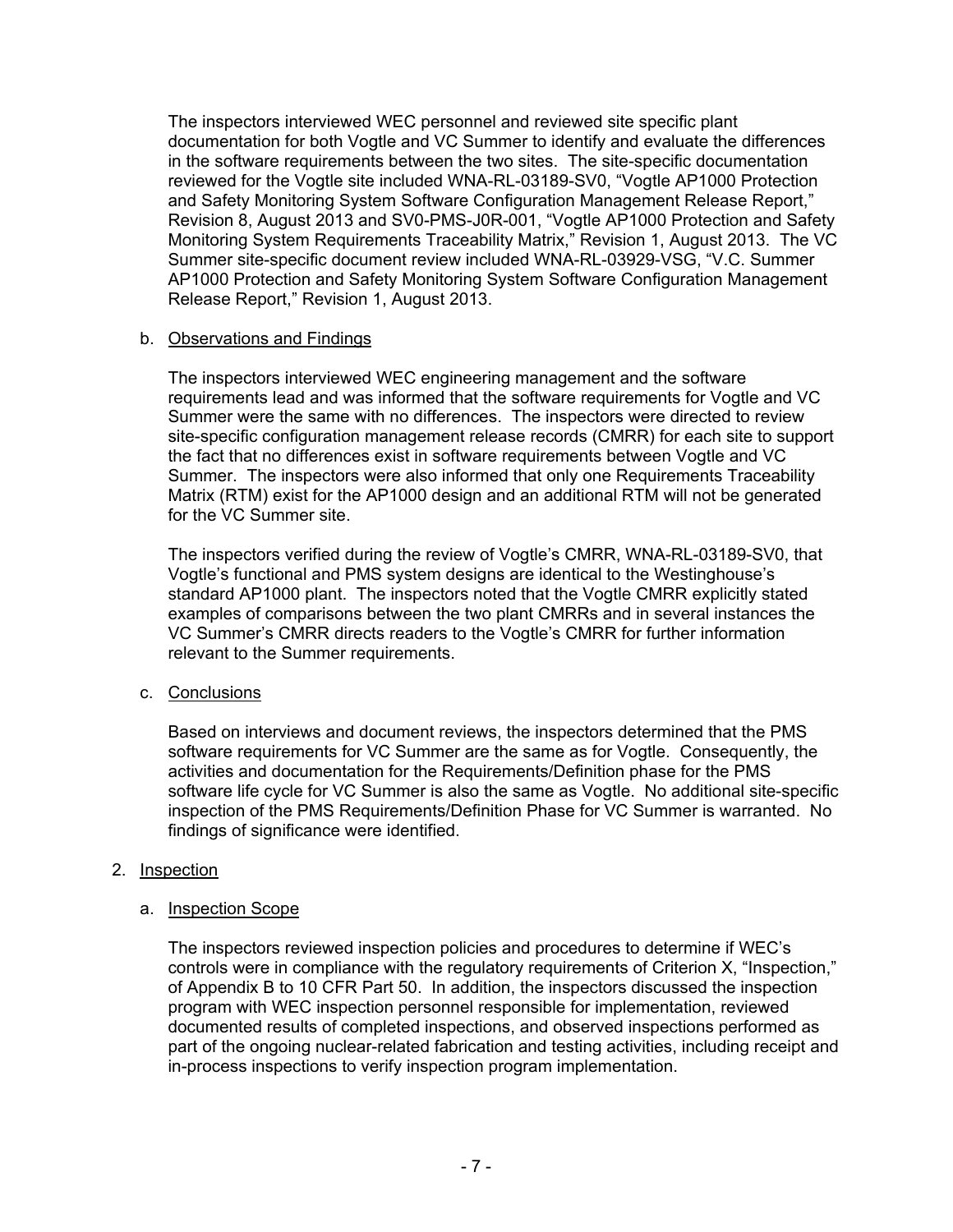### Receiving Inspection

The inspectors evaluated procedure WEC NA 10.1.3, "Inspections," Revision 3, dated March 29, 2013, and WNA-IG-00314-GEN, "Nuclear Automation Global Instrumentation & Control Production: Receiving Process for Material Needing Inspection," Revision 1, dated January 2013, that describes the process for performance of receipt, in-process, and final inspection activities at WEC, to verify the procedures were utilized by WEC staff during the conduct of receipt and in-process inspection activities.

The inspectors observed WEC quality control receipt inspection personnel utilizing the procedural instructions to identify and control purchased items. Specifically, the inspectors observed the receipt personnel examining item/component configuration, item dimensions, physical characteristics, and markings and/or identifications of received materials and equipment. The inspectors observed receipt personnel inspecting packages and components and material identification and markings in order to segregate and properly route and/or store safety-related equipment from non-safety related equipment, as well as mark and route equipment and/or material that needed further services such as CGD. The inspectors observed the receipt inspection personnel update the package and receipt equipment and database management system (EDMS), and the systems applications and products (SAP) database tracker system, with package receipt date, condition of items received, confirmation of correct or expected product identification markings observed, as well as other applicable physical package or material characteristics such as color and/or amount of items/product/components received.

### In-Process Inspection

The inspectors, observed in-process inspection activities associated with the steel wire ties utilized for grounding of safety system field cables and display consoles located in the main control room. Staff observed WEC personnel perform quality control inspection in accordance with "Quality Control Instruction" (QCI) – 308, Revision 6, dated December 2013, and CGD in accordance with "Commercial Grade Dedication Instruction" – 4554, Section C.

The inspectors observed qualify control (QC) personnel implementing the QCI and CDI instructions to verify that the steel wire ties were the correct product received by verifying that the database listing and description of purchased steel wire ties were in fact what QC personnel had received. QC personnel also explained, discussed, and demonstrated how, before performing any further quality control processes or CDI, they would, per instruction, go into the EDMS and review for any pending or completed product engineering change orders or new product or updated QC process (i.e., new CGD processes) revisions before starting QC control process on applicable equipment.

The inspectors observed QC personnel perform CDI process for steel wire ties which included, in addition to other processes, a physical inspection and applying specified measuring tools to verify correct product physical dimensions.

#### Non-Conformance Implementation

The inspectors questioned QC in-processing personnel about procedures and actions they would perform if the observed component and/or material did not conform to the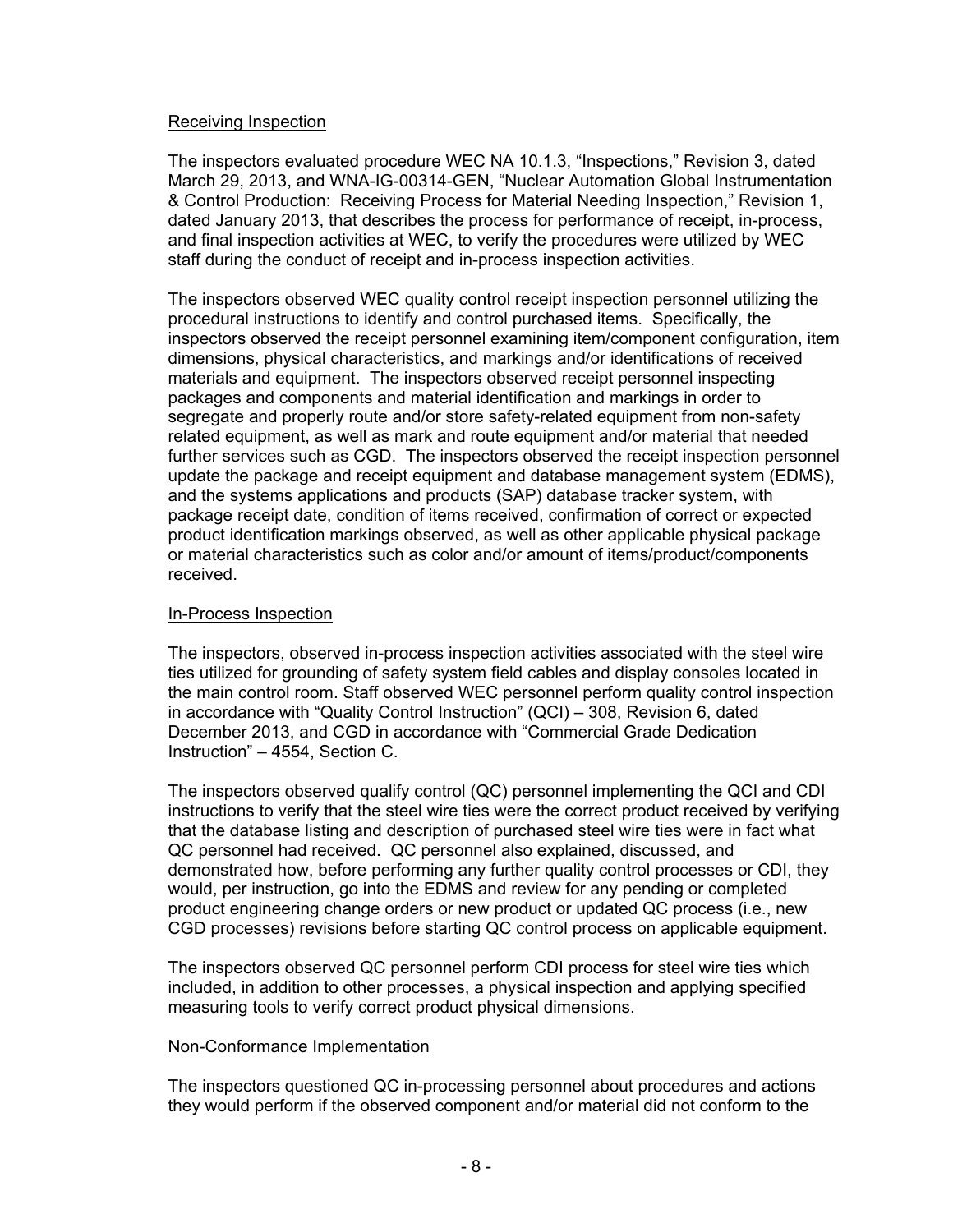database description of what the purchased product should physically resemble or how the purchased product should operate. WEC personnel demonstrated that their process for receipt inspection would have them update the SAP database with their nonconformance findings and additional instructions would be used for developing a nonconformance finding and performing an evaluation to determine if a 10 CFR Part 21 notification would be necessary.

## Quality Control Receipt Personnel Qualifications

The inspectors spoke with receipt and inspection personnel to verify that special processes were being performed by qualified personnel and that they were following qualified procedures in accordance with their applicable quality control programs. Staff also reviewed QC personnel qualification and training records of QC member who performed CDI of steel wire ties.

## b. Observations and Findings

No findings of significance were identified in this area.

c. Conclusions

The inspectors determined that the implementation of WEC's programs for control of inspection activities were consistent with the regulatory requirements of Criterion X of Appendix B to 10 CFR Part 50. No findings of significance were identified.

## 3. Test Control

# a. Inspection Scope

# PMS Channel Integration Test/System Integration Test

The inspectors reviewed WEC's policies and procedures governing the implementation of its test program, observed in-process testing, and interviewed responsible test personnel to verify compliance with Criterion XI, "Test Control," of Appendix B to 10 CFR Part 50. Specifically, the inspectors reviewed test procedures and observed in-process testing in relation to the PMS Integrated Logic Processor (ILP) Channel Integration Test (CIT) and the PMS Cabinet Indications and Status CIT to ensure applicable testing and regulatory requirements were adequately addressed.

The inspectors reviewed test procedures APP-PMS-T1P-009, "AP1000 Protection and Safety Monitoring System Integrated Logic Processor Component Logic Channel Integration Test Procedure," Revision 2, March 2014, and APP-PMS-T1P-019, "AP1000 Protection and Safety Monitoring System Cabinet Indications and Status Channel Integration Test Procedure", Revision 3 and their associated test data sheets to verify the inclusion of test personnel qualification, test objectives, instructions necessary to achieve test objectives, test setup, identified acceptance criteria, and provisions for recording test results, including any observed deficiencies, their resolution, and any necessary retesting. The inspectors interviewed responsible testing personnel to verify that testing was conducted in accordance with the applicable test procedure, personnel were adequately qualified, and there was sufficient knowledge of the process for handling test deviations and anomalies.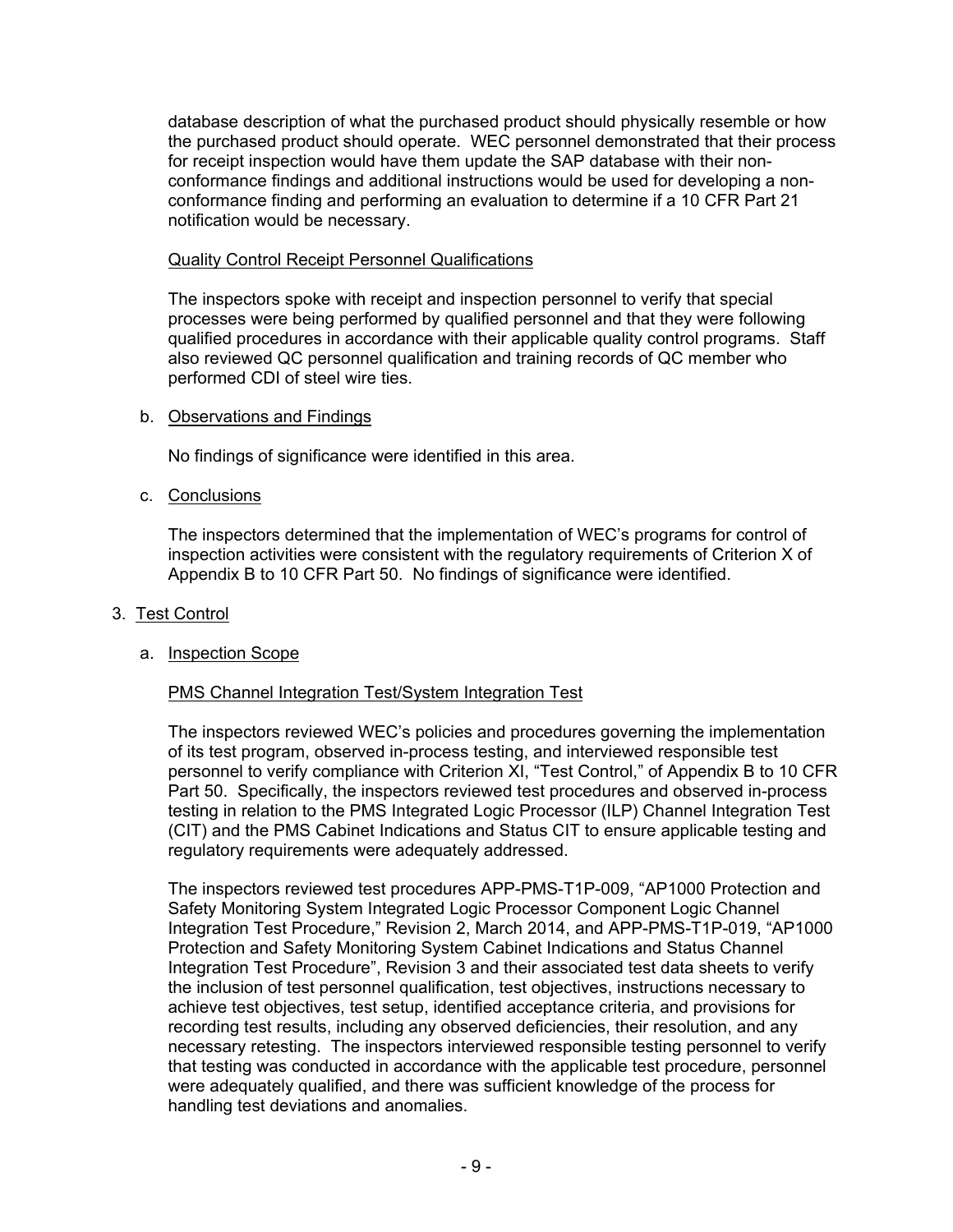The inspectors observed in-process CIT of PMS panels VS2-PMS-JD-ILCA01, VS2- PMS-JD-ILCA02, and VS2-PMS-JD-ILCA03, to ensure testing was being conducted in accordance with the identified test procedure and associated test data sheets including observing test personnel load Standard Input/Output Simulator (SIOS) test control files that are being used to test the signal logic paths for the PMS components. The inspectors observed integrated logic tests for PMS components for Channel/Division A including the pressurizer heater load center circuit breakers, Core Makeup Tank (CMT) discharge isolation valves, containment isolation valves, Passive Residual Heat Removal Heat Exchanger (PRHR HX) control valve, and Fourth Stage Automatic Depressurization System (ADS) Depressurization Valve. The inspectors also reviewed functional logic diagrams to verify that test control files were developed with the proper PMS inputs for the identified expected outputs.

The inspectors also observed in-process CIT/System Integration Test (SIT) of PMS panels VS2-PMS-JD-MTCA01 and VS2-PMS-JD-SOEA01 to ensure testing was being conducted in accordance with the identified test procedure and associated test data sheets. The inspectors witnessed test setup activities including the configuration of a frequency generator to simulate feedback from a reactor coolant pump and setting up the test system for system integration test mode as required by the test procedure/data sheet for the specific test cases observed. The inspectors observed testing in relation to cabinet indication and status for reactor trip matrix fault alarms on the maintenance test panel and the board alarm indications for the sequence of events panel. The test data sheets were reviewed to verify documentation of equipment calibration information, test results, and acceptance criteria being met.

The inspectors reviewed an example from the WEC Repair, Replacement and Automation Services (RRAS) Issue Tracking System (RITS) item RITS-33702, that was identified by the WEC independent verification and validation (IV&V) group to assure issues identified by IV&V were being adequately captured and dispositioned. The specific example was identified during the code review for the local coincidence logic (LCL) engineered safety features processor module that affected the regression analysis required to be conducted for that module.

## Diverse Actuation System Cabinet Hardware Testing

The inspectors reviewed WEC's procedure governing the implementation of the test program for the Diverse Actuation System (DAS) and observed in-process testing to verify compliance with the QA requirements for the regulatory treatment of non-safety systems (RTNSS). The AP1000 Design Control Document, Revision 19 defines the QA requirements for RTNSS in Table 17.1. The inspectors reviewed APP-GW-GAM-200, "AP1000 Quality Requirements for RTNSS Systems, Structures and Components", Revision 2, dated May 2009, to evaluate the QA guidelines for the DAS.

Specifically, the inspectors, observed portions of the in-process testing being conducted for the V.C. Summer Unit 3 DAS processor cabinets 1 and 2 and the squib valve controller (SQV) cabinet. The inspector's observed APP-DAS-T1P-200, DAS Cabinet Hardware Test (CHT), Revision 3, dated December 2013 and APP-DAS-T1D-200, "Diverse Actuation System Cabinet Hardware Test Datasheets," Revision 3, dated December 2013. In addition, the inspectors reviewed the test procedure to ensure it aligned with the test datasheets.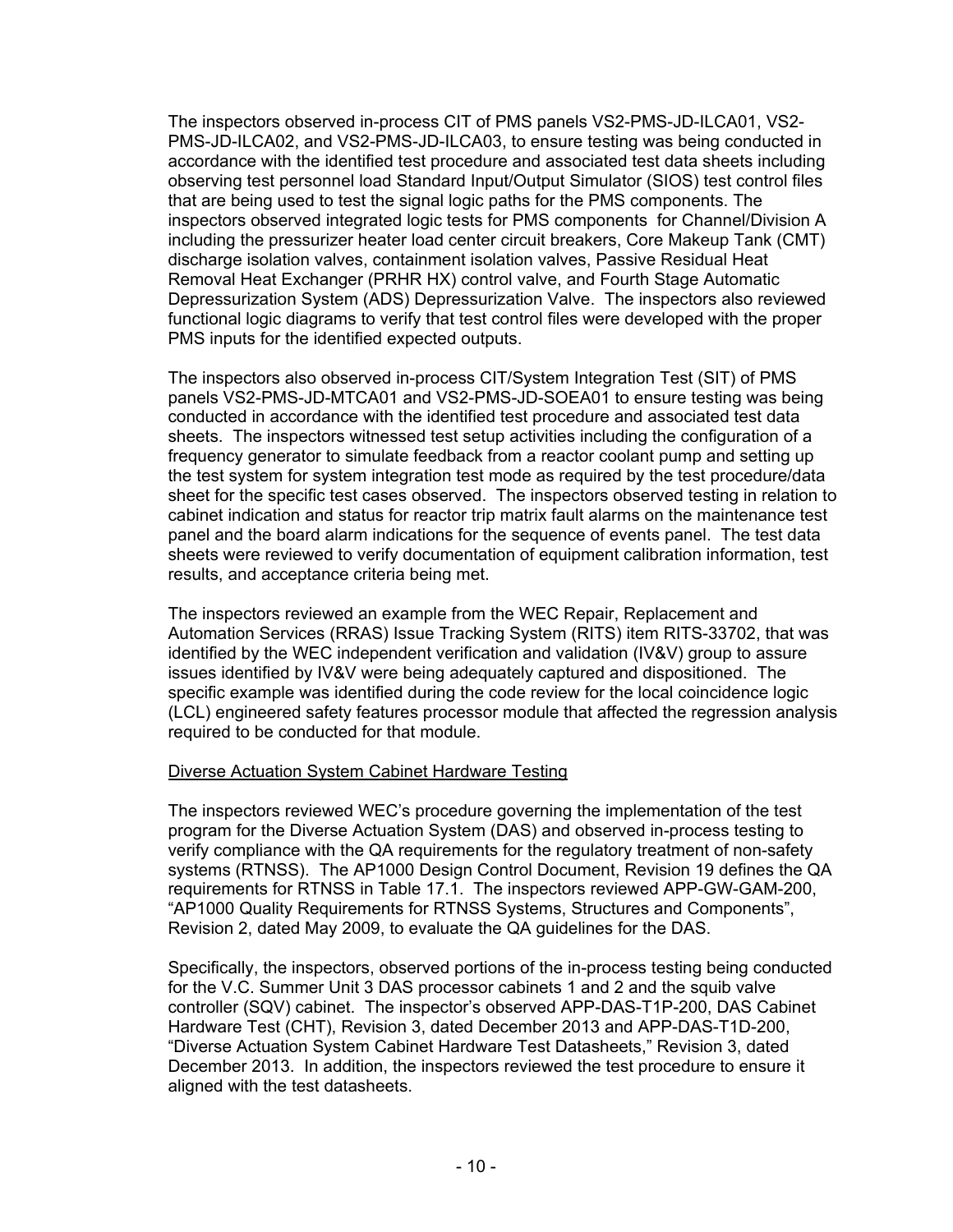The inspectors reviewed APP-GW-GBH-361, "Westinghouse AP1000 Integrated I&C Test Strategy"', Revision 1, dated July 2013 to assess whether the CHT was in compliance with the strategy document. The inspectors noted that the CHT is performed to demonstrate basic functionality of cabinet wiring, power and input output operation.

The inspectors evaluated procedure APP-DAS-T5-001, "DAS Test Plan", Revision 1, dated August 2012 that describes the DAS test program and defines the activities to be performed for the factory and qualification testing. The inspectors witnessed the pre-job briefing for the VC Summer Unit 3 DAS CHT which consisted of the DAS project manager, DAS lead engineer and DAS lead technicians, among others. The inspectors noted that it was conducted in accordance with the DAS Test Plan, covered safety items, and ensured the test prerequisites had been completed.

The Inspectors noted that the DAS Test Plan requires the configuration of the equipment under test (EUT) to be documented in accordance with WEC NA 11.03, "Test Configuration" revision. 4, dated July 13, 2012 which describes the process for documenting configuration information associated with a test activity. The inspectors evaluated NA 11.03 specially, the required elements that shall be included or referenced by the test configuration record. The inspectors reviewed WNA-TC-01011-VS3, "DAS CHT Test Configuration Record," Revision 0, dated March 2014, and verified these elements were documented in the record for the EUT, specifically the test procedure, test data sheets and test tools. Additionally, the inspectors noted that the test configuration record was documented at the EUT. The inspectors noted the test configuration record referenced use of a test box for the CHT. The test box is used during the CHT to simulate signals initiating from the main control room that will be verified in subsequent levels of testing. The inspectors walked through the test box qualification and acceptance testing documentation with the DAS lead test engineer to ensure that the signals generated by the test box were routed to the correct test box outputs. Specifically, the inspectors observed how the wiring and logic drawings were used to develop the test box and determine the routing of the signals from the test box.

The inspectors reviewed the WNA-RL-03937-VS3, "VC Summer Unit 3 AP1000 DAS Configuration Management Release Report," (CMRR) Revision 0, dated March 2014, to confirm that the configuration items used as a basis for the CHT were identified, specifically the test plan, test procedures and test data sheets, system design specification, system design requirements, and system functional requirements and logic diagrams. The inspectors reviewed the guidance in WNA-WI-00223-WAPP, "Release Process Work Instruction," Revision 1, dated August 2013, which defines the process for generating a CMRR. The inspectors noted that prior to issuing CMRR; a readiness review shall be conducted via a readiness review checklist. The inspectors confirmed that a DAS V.C. Summer readiness review was conducted and documented prior to issuing the CMRR for the DAS channel hardware testing.

The inspectors observed portions of the DAS CHT for the SQUIB Relay Energization Testing. This portion of the DAS CHT verifies the applicable output relay contacts are energized when an arming signal is generated by the Manual ESF control switch located on the remote DAS control panel (RDCP). During testing of the arming signal generated by closing the In-Containment Refueling Water Storage Tank manual switch at the RDCP the contact closure test acceptance criteria was not met. The inspectors observed the lead test technician stop work and notify the lead test engineer. The inspectors observed that all corrective actions for the test anomaly were in accordance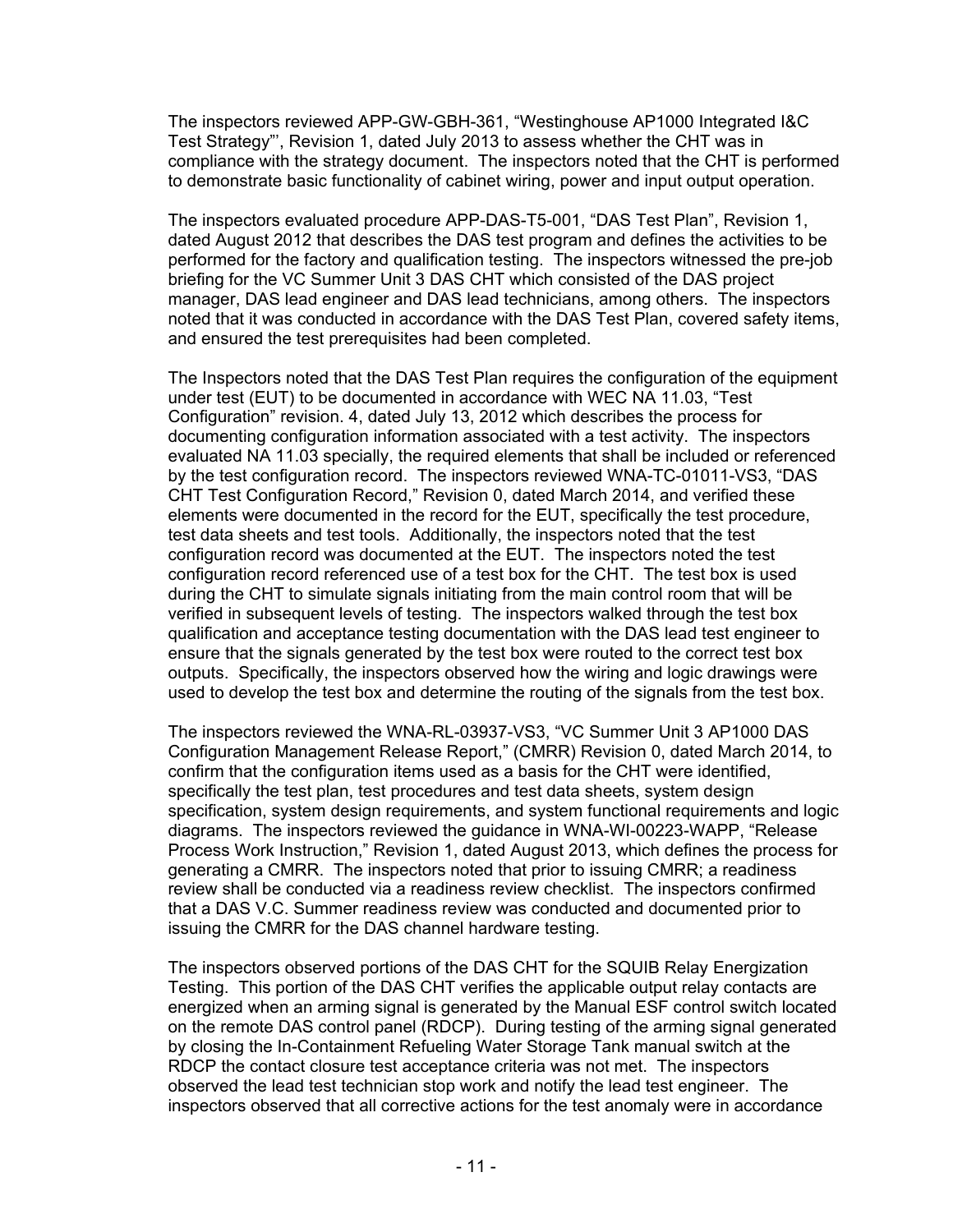with the test guidelines outlined in the DAS CHT. The test engineer in accordance with WEC procedures, created a RITS (Issue ID# RITS36892) tracking description, "DAS VS3 CHT: Loose wires on TDDO101 normally open contacts," to record relevant details related to the execution of the test and to record testing anomalies in the test log for anomaly tracking and resolution.

## Qualifications of Diverse Actuation System Test Personnel

The QA design process for the DAS test plan, APP-DAS-T5-001, Revision 1, Section 11.2, states that test team members shall be trained on the current WEC quality policies and procedures and that they shall receive any AP1000 specific training required. It also states that all training shall be documented and maintained. Further, the test plan states that test team members shall receive training or follow applicable user guides for tools used during the testing of the DAS.

The inspectors reviewed the training records of one of the DAS hardware cabinet test team lead technicians for compliance to WEC's DAS qualifications. The review of training records demonstrated that the test team lead had an appropriate educational background that was consistent with the DAS hardware cabinet test activities being performed under APP-DAS-T1P-200, DAS Cabinet Hardware Test Procedure. The training records also contained current, ongoing, and past system training received, wiring and cable certification courses taken and passed, as well as WEC in-house training and exams provided for simple electricity and electrical network analysis concepts.

## b. Observations and Findings

# PMS Channel Integration Test/System Integration Test

With respect to the AP1000 PMS Integrated Logic Processor Component Logic Channel Integration Test, the inspectors verified that the test allowed simulated inputs from the SIOS, a LabVIEW environment to be connected to, and simulate a signal through the input wiring of the bistable control cabinet, containing the bistable process logic and LCL processors. The simulated signal would then pass through to the integrated logic cabinet via high speed links, to the ILPs, and the PMS's priority logic modules, the Component Interface Module (CIM) subsystem.

The inspectors verified, through discussions with the vendor's test personnel, that the test would be considered satisfactorily complete once it was determined that signal continuity and proper signal functionality was demonstrated for all evaluated signals under test through the output of the CIM sub-system, namely the proper operation of the K1 and K2 output relay contact sets of the CIM subsystem.

The inspectors noted that the vendor considered this test as partially satisfying ITAAC 2.5.02.07d, which states that, "The PMS ensures that the automatic safety function and the Class 1E manual controls both have priority over the non-Class 1E soft controls." The inspectors noted that this test verified the logic of the safety system input signals to the CIM priority module, but did not specifically address a portion of the ITAAC 2.5.02.07d regarding the verification of the safety system signals having priority over the non-Class 1E soft controls, since no signal input from the non-Class 1E controls were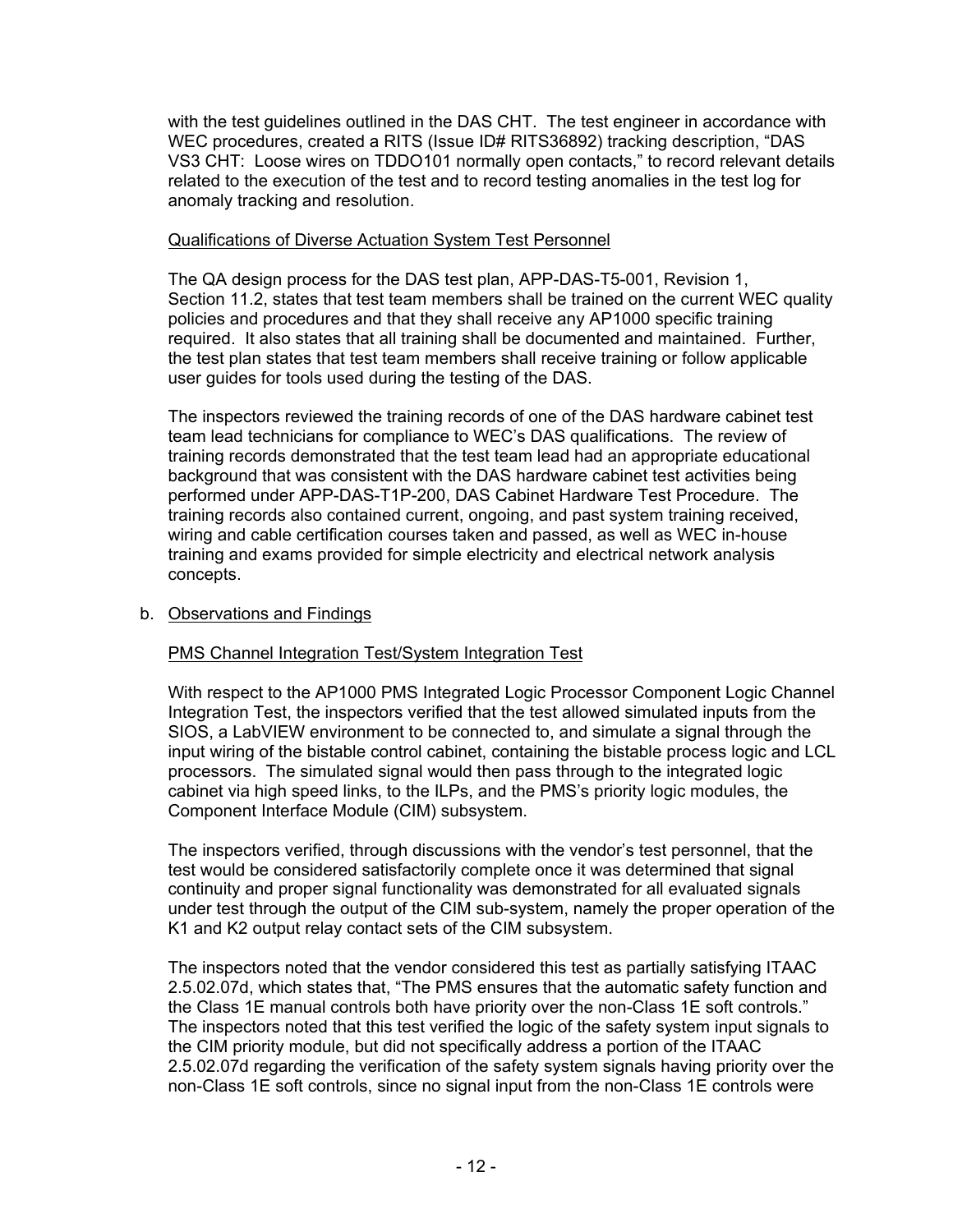being supplied during this test. Completion of the ITAAC will require additional testing of the system when integration with the non-Class 1E controls is achieved.

Overall, the inspectors determined that the PMS CIT/SIT acceptance testing that was observed by the inspectors was being performed, assessed, evaluated and documented in a controlled manner. Personnel conducting the testing were knowledgeable of test plan and documentation requirements, and had demonstrated test control procedure attributes.

No findings of significance were identified in this area.

### Diverse Actuation System Cabinet Hardware Testing

The inspectors determined that the observed DAS CHT testing was being performed, assessed, evaluated and documented in a controlled manner. Personnel conducting the testing were knowledgeable of test plan, documentation requirements, and demonstrated test control procedure attributes.

The inspectors determined that the DAS QC corrective action procedures were being followed and implemented throughout the DAS CHT phase and that test personnel were knowledgeable of these procedures. The inspectors determined during the DAS CHT that conditions adverse to quality were properly identified and were either corrected or that the process to correct adverse quality had been initiated in accordance with procedures. The inspectors also found that the DAS CHT corrective action records observed were adequate to furnish identifiable and retrievable evidence of activities affecting quality and met other requirements prescribed by WEC's QC record management program such as informing other applicable departments of the noted adverse quality.

The inspectors determined, for the records reviewed, the DAS CHT and in-processing receipt personnel were adequately qualified.

No findings of significance were identified in this area.

## c. Conclusions

The inspectors determined that the implementation of WEC's programs for control of testing activities were consistent with the regulatory requirements of Criterion XI of Appendix B to 10 CFR Part 50. The inspectors also determined that the implementation of WEC's programs for control of testing activities for the DAS were consistent with the RTNSS. No findings of significance were identified.

#### 4. Entrance and Exit Meetings

On March 17, 2014, the inspectors presented the inspection scope during an entrance meeting with Mr. Jan Dudiak, Vice President, New Plant Automation, of WEC, and other WEC personnel. On March 21, 2014, the inspectors presented the inspection results during an exit meeting with Mr. Jan Dudiak, Director, Automation and Field Services, and other WEC personnel.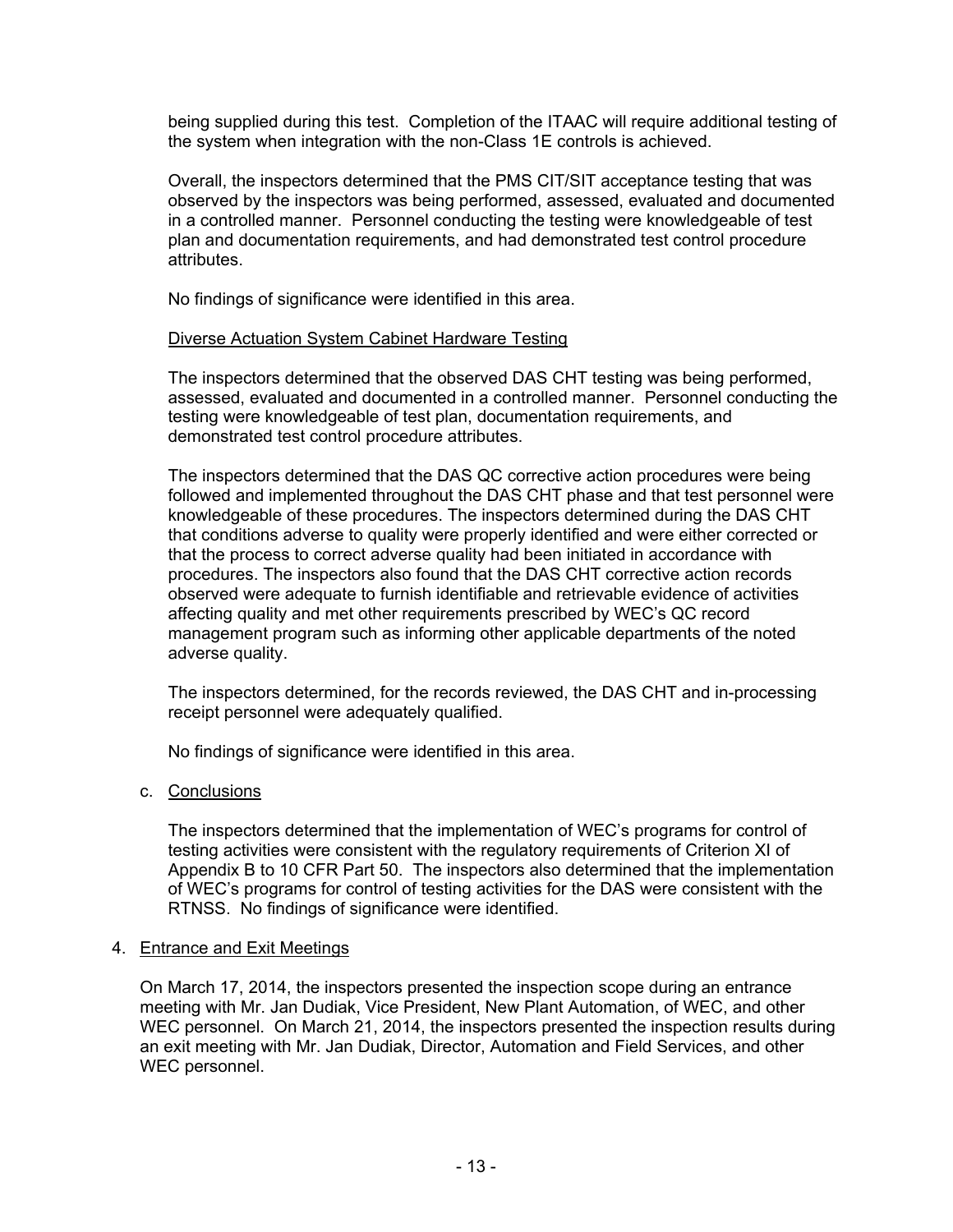# **ATTACHMENT**

### 1. PERSONS CONTACTED AND NRC STAFF INVOLVED:

| <b>Name</b>                 | <b>Affiliation</b> | <b>Entrance</b>         | <b>Exit</b>             | Interviewed             |
|-----------------------------|--------------------|-------------------------|-------------------------|-------------------------|
| Jan Dudiak                  | <b>AFS</b>         | X                       | X                       |                         |
| Larry Erin                  | WEC-RQE            | $\overline{\mathsf{x}}$ | $\overline{\mathsf{x}}$ |                         |
| <b>Kyra Durinsky</b>        | <b>WEC-AFS</b>     | $\overline{\mathsf{x}}$ | $\overline{\mathsf{x}}$ | X                       |
| Nicole Stadelman            | <b>WEC-AFS</b>     | $\overline{\mathsf{x}}$ | $\overline{\mathsf{x}}$ |                         |
| Dale Harmon                 | <b>WEC</b>         | $\overline{\mathsf{x}}$ | $\overline{\mathsf{x}}$ |                         |
| Veronica Alberino           | <b>WEC</b>         |                         |                         | X                       |
| <b>Richard Paese</b>        | <b>WEC-NPP</b>     | $\pmb{\mathsf{X}}$      | X                       | $\overline{\mathsf{x}}$ |
| Sarah DiTomasso             | <b>WEC</b>         | $\overline{\mathsf{x}}$ | $\overline{\mathsf{x}}$ |                         |
| Bob Hirmanpour              | <b>SNC</b>         | $\overline{\mathsf{x}}$ | $\overline{\mathsf{x}}$ | $\pmb{\mathsf{X}}$      |
| <b>Warren Odess-Gillett</b> | <b>WEC</b>         | $\overline{\mathsf{x}}$ | $\overline{\mathsf{x}}$ | $\overline{\mathsf{x}}$ |
| Pietro Porco                | <b>WEC-AFS</b>     | $\overline{\mathsf{x}}$ | X                       | $\overline{\mathsf{x}}$ |
| Jason Perine                | <b>WEC-AFS</b>     | $\overline{\mathsf{x}}$ | $\overline{\mathsf{x}}$ | X                       |
| Stephanie Seager            | <b>WEC-AFS</b>     | $\overline{\mathsf{x}}$ | $\overline{\mathsf{x}}$ |                         |
| Pavel Tyrpak                | <b>WEC-AFS</b>     | $\overline{\mathsf{x}}$ | $\overline{\mathsf{x}}$ |                         |
| <b>Brian Bedford</b>        | <b>WEC</b>         | $\overline{\mathsf{x}}$ | $\overline{\mathsf{x}}$ |                         |
| Michael Shaffer             | <b>WEC-AFS</b>     | $\overline{\mathsf{x}}$ | $\overline{\mathsf{x}}$ |                         |
| Ken Lunz                    | <b>WEC-AFS</b>     | $\overline{\mathsf{x}}$ | $\overline{\mathsf{x}}$ |                         |
| John Wiessmann              | <b>WEC-AFS</b>     | $\overline{\mathsf{x}}$ | $\overline{\mathsf{x}}$ | X                       |
| <b>Chris Srock</b>          | <b>WEC-AFS</b>     | $\overline{\mathsf{x}}$ | $\overline{\mathsf{x}}$ |                         |
| Wes Vaughn                  | <b>SNC</b>         | $\overline{\mathsf{x}}$ |                         |                         |
| Thomas Ray                  | WEC-NPP            | $\overline{\mathsf{x}}$ | X                       |                         |
| Robert Lane                 | <b>WEC-NPP</b>     | $\overline{\mathsf{x}}$ |                         |                         |
| <b>Bob Phillips</b>         | <b>WEC</b>         | $\overline{\mathsf{x}}$ | $\pmb{\mathsf{X}}$      |                         |
| Steve Radamski              | <b>WEC</b>         | $\overline{\mathsf{x}}$ | $\overline{\mathsf{x}}$ |                         |
| Dan Harris                  | <b>WEC</b>         | $\overline{\mathsf{x}}$ | $\overline{\mathsf{x}}$ |                         |
| Harold Maguire              | <b>WEC</b>         | $\overline{\mathsf{x}}$ | $\overline{\mathsf{x}}$ |                         |
| Ryder Thompson*             | SCE3G              | $\overline{\mathsf{x}}$ | $\overline{\mathsf{x}}$ |                         |
| Robert Sutter*              | <b>SNC</b>         | $\overline{\mathsf{x}}$ | $\overline{X}$          |                         |
| Kristina Honomichl*         | <b>SNC</b>         | $\overline{\mathsf{X}}$ | $\overline{\mathsf{x}}$ |                         |
| S. Channarasappa            | <b>WEC</b>         |                         |                         | X                       |
| S. Dlugolenski              | <b>WEC</b>         | Χ                       | Χ                       | $\overline{\mathsf{x}}$ |
| W. Miller                   | <b>WEC</b>         | $\overline{\mathsf{x}}$ | $\overline{\mathsf{X}}$ | $\overline{\mathsf{x}}$ |
| John Faulkner               | <b>WEC-AFS</b>     |                         | $\overline{\mathsf{x}}$ |                         |
| John Strong*                | <b>WEC-NPP</b>     |                         | X                       |                         |
| James Flowers*              | <b>SNC</b>         | X                       | $\overline{\mathsf{x}}$ |                         |
| Michael Vox*                | <b>SNC</b>         |                         | $\overline{\mathsf{x}}$ |                         |
| Stephen Packard*            | <b>WEC-AFS</b>     | X                       | X                       |                         |
| John Zuemie*                | WEC-NPP            |                         | $\overline{\mathsf{x}}$ |                         |
| Samual Adams*               | <b>SNC</b>         | X                       |                         |                         |
| Susan Mullen                | WEC                |                         |                         | X                       |
| <b>Gregory Glenn</b>        | <b>WEC</b>         |                         |                         | $\overline{\mathsf{x}}$ |
| <b>Matthew Slavic</b>       | <b>WEC</b>         |                         |                         | $\overline{\mathsf{x}}$ |
| Mark Schoming               | <b>WEC</b>         |                         |                         | $\overline{X}$          |
| Ross McGrady                | <b>WEC</b>         |                         |                         | $\overline{\mathsf{x}}$ |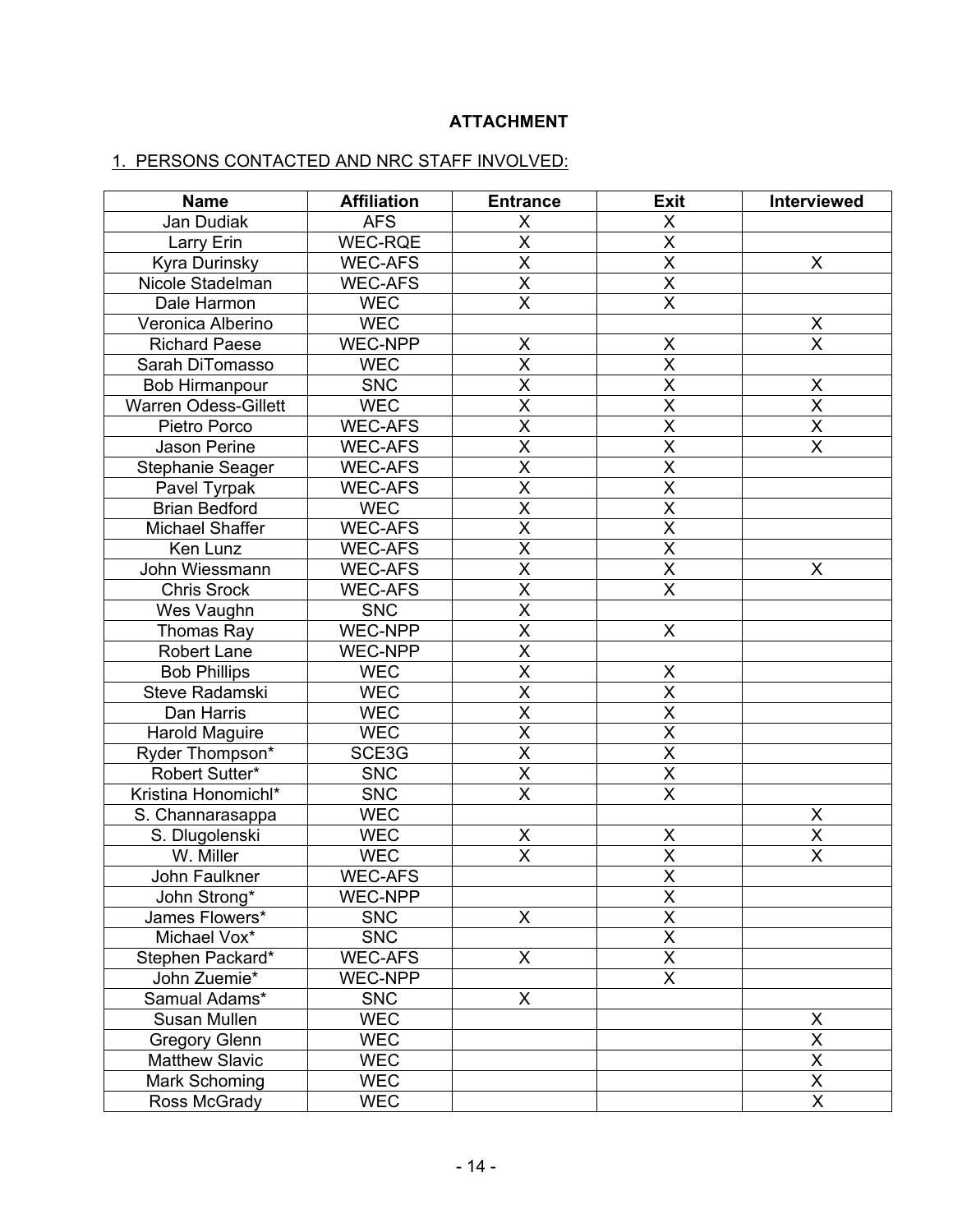| <b>Name</b>              | <b>Affiliation</b> | <b>Entrance</b> | Exit | <b>Interviewed</b> |
|--------------------------|--------------------|-----------------|------|--------------------|
| Rose Wang                | <b>WEC</b>         |                 |      |                    |
| <b>Robert Cortese</b>    | <b>WEC</b>         |                 |      |                    |
| <b>Greg Galletti</b>     | <b>NRC</b>         |                 |      |                    |
| Carl Jones               | <b>NRC</b>         |                 |      |                    |
| Kenneth Mott             | <b>NRC</b>         |                 |      |                    |
| Lisa Castelli            | <b>NRC</b>         |                 |      |                    |
| <b>Robert Mathis III</b> | <b>NRC</b>         |                 |      |                    |
| William Roggenbrodt      | <b>NRC</b>         |                 |      |                    |

\*Participated by conference call

### 2. INSPECTION PROCEDURES USED:

IP 43002, "Routine Inspections of Nuclear Vendors," dated July 15, 2013

IP 43004, "Inspection of Commercial-Grade Dedication Programs," dated November 2013

IP 60001.22, "Inspection of Digital Instrumentation and Control (DI&C) System/Software Design Acceptance Criteria (DAC)-Related ITAAC," dated December 19, 2011

### 3. INSPECTIONS, TESTS, ANALYSES, AND ACCEPTANCE CRITERIA:

The U.S. Nuclear Regulatory Commission (NRC) inspection team identified the following ITAAC related to components being designed, manufactured, and tested at Westinghouse Electric Company (WEC). At the time of the inspection, WEC was involved in certain testing activities including PMS CIT and DAS Factory Acceptance Testing (FAT) for the AP1000 reactor design. For the ITAAC listed below, the inspectors reviewed WEC's QA controls in the areas of design control, test control, inspection, nonconforming materials parts and components, and corrective actions. The ITAAC design commitments referenced below are for future use by the NRC staff during the ITAAC closure process; the listing of these ITAAC design commitments does not constitute that they have been met and/or closed. The inspectors did not identify any findings associated with these ITAAC during this inspection.

| COL<br># | DCD#      | <b>Design Commitment</b>                                                                                                                                                                                                                                | <b>Component/Activity</b>                                                                                                                                                                                                                                                                                                                                                                   |
|----------|-----------|---------------------------------------------------------------------------------------------------------------------------------------------------------------------------------------------------------------------------------------------------------|---------------------------------------------------------------------------------------------------------------------------------------------------------------------------------------------------------------------------------------------------------------------------------------------------------------------------------------------------------------------------------------------|
| 519      | 2.5.01.04 | The DAS hardware and any software are<br>developed using a planned design process<br>which provides for specific design<br>documentation and reviews during the<br>following lifecycle stages (subtask [b] of<br>design commitment - system test phase) | V.C. Summer Unit 3 DAS<br>processor cabinets (PC) 1 and 2<br>and the squib valve controller<br>(SQV) cabinet. The inspector's<br>observed APP-DAS-T1P-200,<br><b>DAS Cabinet Hardware Test</b><br>(CHT), Revision 3, dated<br>December 2013 and APP-DAS-<br>T1D-200, "Diverse Actuation<br><b>System Cabinet Hardware Test</b><br>Datasheets," Revision 3, dated<br>December 2013. Observed |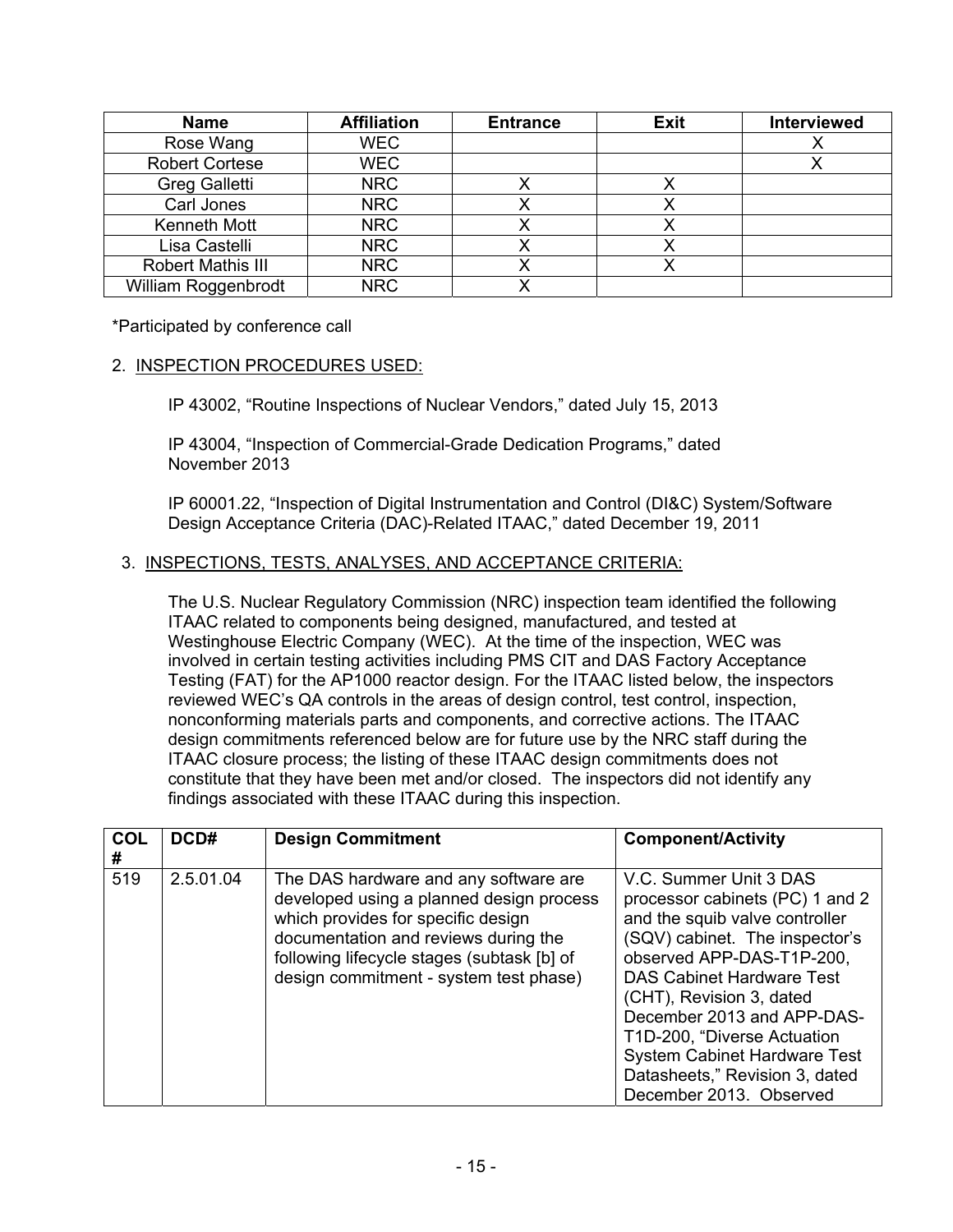| <b>COL</b><br># | DCD#       | <b>Design Commitment</b>                                                                                                                             | <b>Component/Activity</b>                                                                                                                                                                                                                                                                                                                                                                                                                                                                                                                                                                                                                                                                                                                                                                                                                                                                                                                                                                                                                                                                                                                                                                                                                                                                   |
|-----------------|------------|------------------------------------------------------------------------------------------------------------------------------------------------------|---------------------------------------------------------------------------------------------------------------------------------------------------------------------------------------------------------------------------------------------------------------------------------------------------------------------------------------------------------------------------------------------------------------------------------------------------------------------------------------------------------------------------------------------------------------------------------------------------------------------------------------------------------------------------------------------------------------------------------------------------------------------------------------------------------------------------------------------------------------------------------------------------------------------------------------------------------------------------------------------------------------------------------------------------------------------------------------------------------------------------------------------------------------------------------------------------------------------------------------------------------------------------------------------|
|                 |            |                                                                                                                                                      | portions of the DAS CHT for the<br><b>SQUIB Relay Energization</b><br>Testing. This portion of the DAS<br>CHT verifies the applicable<br>output relay contacts are<br>energized when an arming<br>signal is generated by the<br>Manual ESF control switch<br>located on the remote DAS<br>control panel (RDCP)                                                                                                                                                                                                                                                                                                                                                                                                                                                                                                                                                                                                                                                                                                                                                                                                                                                                                                                                                                              |
| 537             | 2.5.02.07d | The PMS ensures that the automatic safety<br>function and the Class 1E manual controls<br>both have priority over the non-Class 1E<br>soft controls. | VC Summer 2 CIT - Test<br>Procedure APP-PMS-T1P-009,<br>"AP1000 Protection and Safety<br>Monitoring System Integrated<br>Logic Processor Component<br>Logic Channel Integration Test<br>Procedure," Revision 2, March<br>2014. Observed in-process<br>testing of PMS cabinets VS2-<br>PMS-JD-ILCA01, VS2-PMS-JD-<br>ILCA02, and VS2-PMS-JD-<br>ILCA03 including witnessing the<br>integrated logic tests for PMS<br>components for<br>Channel/Division A including the<br>pressurizer heater load center<br>circuit breakers, Core Makeup<br>Tank (CMT) discharge isolation<br>valves, containment isolation<br>valves, Passive Residual Heat<br>Removal Heat Exchanger<br>(PRHR HX) control valve, and<br>Fourth Stage ADS<br>Depressurization Valve. The<br>inspectors noted that this test<br>verified the logic of the safety<br>system input signals to the CIM<br>priority module, but did not<br>specifically address a portion of<br>the ITAAC 2.5.02.07d regarding<br>the verification of the safety<br>system signals having priority<br>over the non-Class 1E soft<br>controls, since no signal input<br>from the non-Class 1E controls<br>were being supplied during this<br>test. Completion of the ITAAC<br>will require additional testing of<br>the system when integration |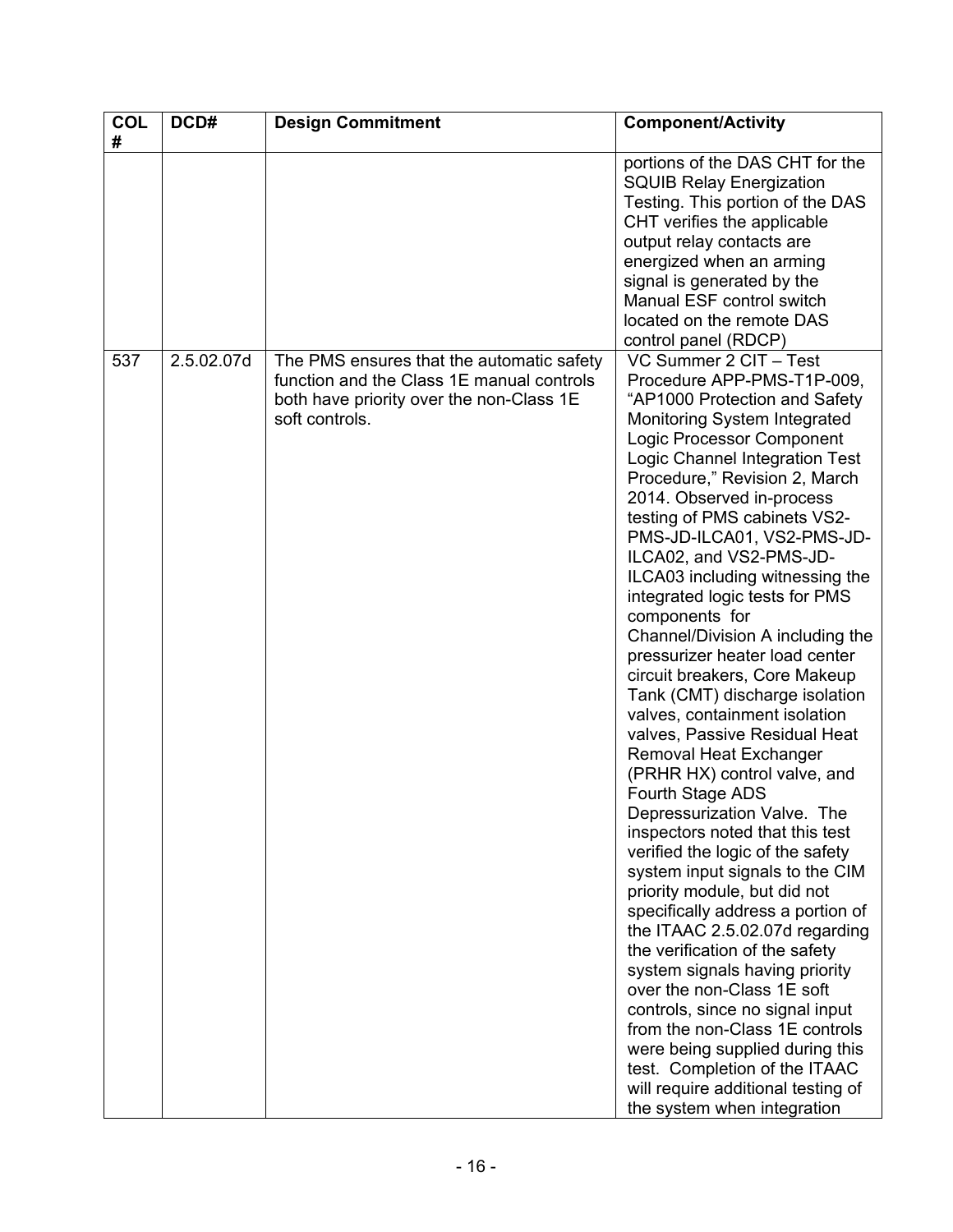| <b>COL</b><br># | DCD#      | <b>Design Commitment</b>                                                                                                                                                                                                                                                                                                                                                                                                                                                         | <b>Component/Activity</b>                                                                                                                                                                                                                                                                                                                                                                                                                                                                                                                                                                                                                                                                                                                  |
|-----------------|-----------|----------------------------------------------------------------------------------------------------------------------------------------------------------------------------------------------------------------------------------------------------------------------------------------------------------------------------------------------------------------------------------------------------------------------------------------------------------------------------------|--------------------------------------------------------------------------------------------------------------------------------------------------------------------------------------------------------------------------------------------------------------------------------------------------------------------------------------------------------------------------------------------------------------------------------------------------------------------------------------------------------------------------------------------------------------------------------------------------------------------------------------------------------------------------------------------------------------------------------------------|
|                 |           |                                                                                                                                                                                                                                                                                                                                                                                                                                                                                  | with the non-Class 1E controls<br>is achieved.                                                                                                                                                                                                                                                                                                                                                                                                                                                                                                                                                                                                                                                                                             |
| 550             | 2.5.02.11 | The PMS hardware and software are<br>developed using a planned design process<br>during the system integration and test<br>phase for system hardware and software<br>(subtask [d] of design commitment - system<br>integration and test<br>phase)                                                                                                                                                                                                                                | VC Summer 2 CIT/SIT - Test<br>Procedure APP-PMS-T1P-019,<br>"AP1000 Protection and Safety<br><b>Monitoring System Cabinet</b><br><b>Indications and Status Channel</b><br>Integration Test Procedure",<br>Revision 3. Observed in-process<br>testing of PMS cabinets VS2-<br>PMS-JD-MTCA01 and VS2-<br>PMS-JD-SOEA01 including<br>witnessing testing in relation to<br>cabinet indication and status for<br>reactor trip matrix fault alarms<br>on the maintenance test panel<br>and the board alarm indications<br>for the sequence of events<br>panel.                                                                                                                                                                                   |
| 552             | 2.5.02.13 | The use of commercial grade<br>computer hardware and software items<br>in the PMS is accomplished through a<br>process that specifies requirements for:<br>a) Review of supplier design control,<br>configuration management, problem<br>reporting, and change control.<br>b) Review of product performance.<br>c) Receipt acceptance of the<br>commercial grade item.<br>d) Acceptance based on equipment<br>qualification and software validation in<br>the integrated system. | The inspection samples<br>included CGD activities related<br>to the following components and<br>services:<br><b>ABB Ovation AC160</b><br>components and software<br>(Components) QNX 4.25G<br>Software for Generic Flat<br><b>Panel Display Systems</b><br>(Components) DIN Rail<br>MTG Double Pole 12.0A<br>breakers<br>(Components) Second<br>Generation Node Box for the<br><b>Flat Panel Display</b><br>(Services) Testing of PMS<br>equipment electromagnetic<br>compatibility (EMC)<br>(Services) Assembly of PMS<br>cabinet SV3-PMS-JD-<br>S0EB1<br>The inspectors observed<br>dedication activities in progress<br>for DIN Rail MTG Double Pole<br>12.0A breakers (BKR<br>10074D64G05 Y) associated<br>with work request 40500730. |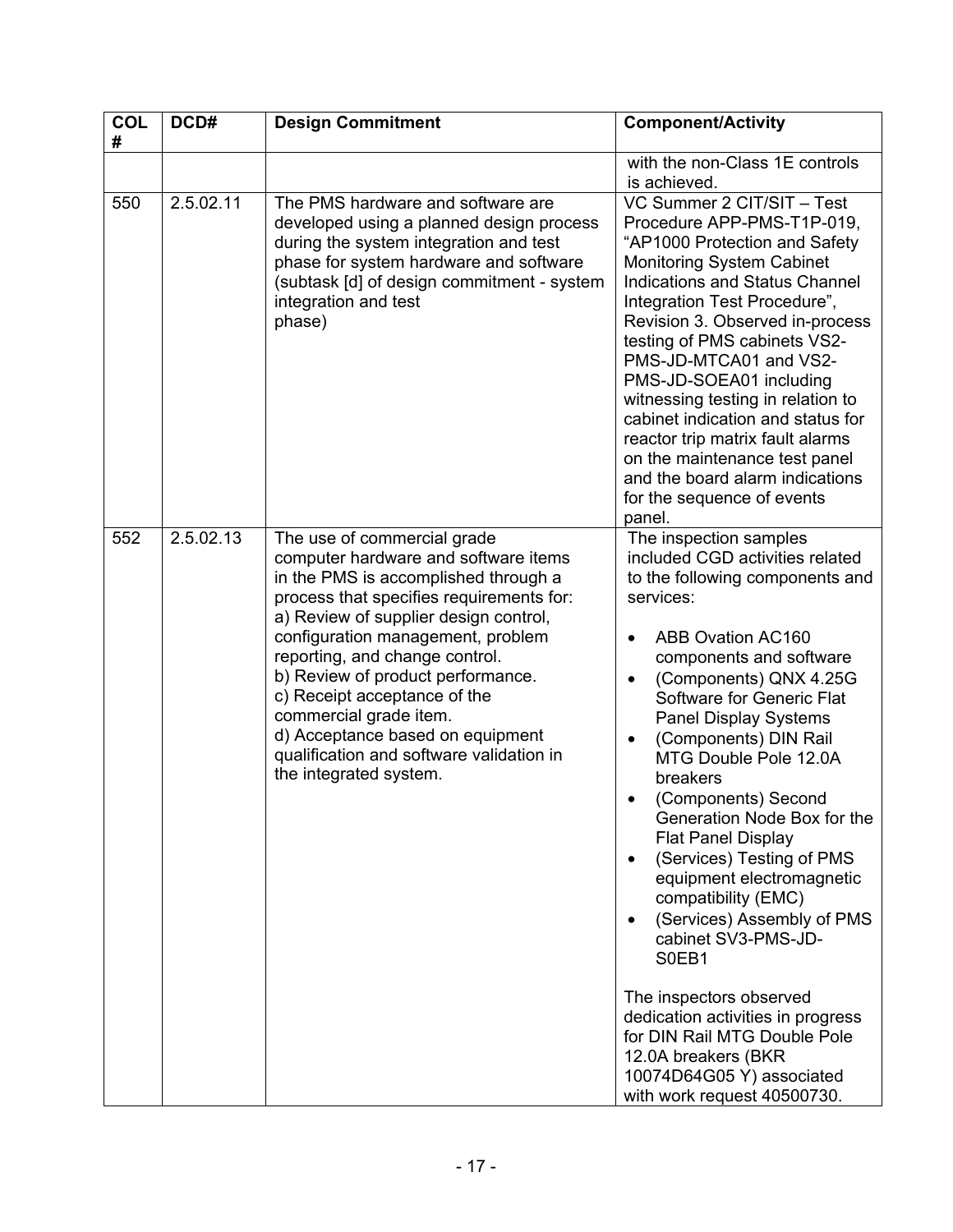# 4. DOCUMENTS REVIEWED:

# Quality Manuals, Plans, Specifications, and Procedures

- WNA-RL-03189-SV0, "Vogtle AP1000 Protection and Safety Monitoring System Software Configuration Management Release Report," Revision 8, August 2013
- SV0-PMS-J0R-001, "Vogtle AP1000 Protection and Safety Monitoring System Requirements Traceability Matrix," Revision 1, August 2013
- WNA-RL-03929-VSG, "V.C. Summer AP1000 Protection and Safety Monitoring System Software Configuration Management Release Report," Revision 1, August 2013
- Nuclear Automation (NA) 10.1.3, "Inspections," Revision 3, dated March 29, 2013
- NA 11.0.2, "Test Procedures," Revision 4, dated July 13, 2012
- NA 11.03, "Test Configuration", Revision 4, dated July 13, 2012
- NA 15.1, "Control of Nonconformances," Revision 13, dated September 2013
- NA 7.4, "Preparation of Commercial Grade Dedication Instructions (CDIs)," Revision 4, dated July 12, 2013
- WEC 7.1, "Supplier QA Program Qualification and Assessment," Revision 5.0, dated April 3, 2014
- WEC 7.2, "Dedication of Commercial Grade Items," Revision 2.0, dated July 18, 2013
- WEC 21.0, "Identification and Reporting of Conditions Adverse to Nuclear Safety," Revision 8, dated September 2013

# Design Documents

- APP-GW-GLR-145, WCAP-17184-P, AP100 Diverse Actuation System Planning and Functional Design Summary Technical Report, Revision 2, dated July 2010
- APP-DAS-J4-001, "AP1000 Diverse Actuation System (DAS) System Design Specification," Revision 3
- APP-DAS-J4-004, "AP1000 Diverse Actuation System (DAS) System Design Requirements," Revision 4
- APP-DAS-J1-001, "AP1000 Diverse Actuation System (DAS) Functional Requirements," Revision 5
- APP-DAS-GEH-001, "AP1000 Diverse Actuation System Design Process," Revision 1, dated May 2010
- APP-DAS-J0R-001, "Diverse Actuation System Requirements Traceability Matrix," Revision 2, dated October 2013
- APP-DAS-J4-003, "Diverse Actuation System Sub-System Requirements Specification," Revision 5, dated September 2013
- WNA-PC-00006-WAPP, "Instrumentation and Control Projects Requirements Management Plan," Revision 2, dated June 2012
- APP-GW-GAM-200, "AP1000 Quality Assurance Requirements for RTNSS Systems, Structures, and Components," Revision 2, dated May 2009
- WNA-PD-00239-WAPP, "AP1000 I&C Diverse Actuation System," Revision 1, dated February 2012
- WNA-RL-03937-VS3, "V.C. Summer Unit 3 AP1000 Diverse Actuation System Configuration Management Release Report," Revision 0, dated March 2014
- APP-GW-GLR-145, "WCAP-17184-P, AP1000 Diverse Actuation System Planning and Functional Design Summary Technical Report," Revision 2, July 2010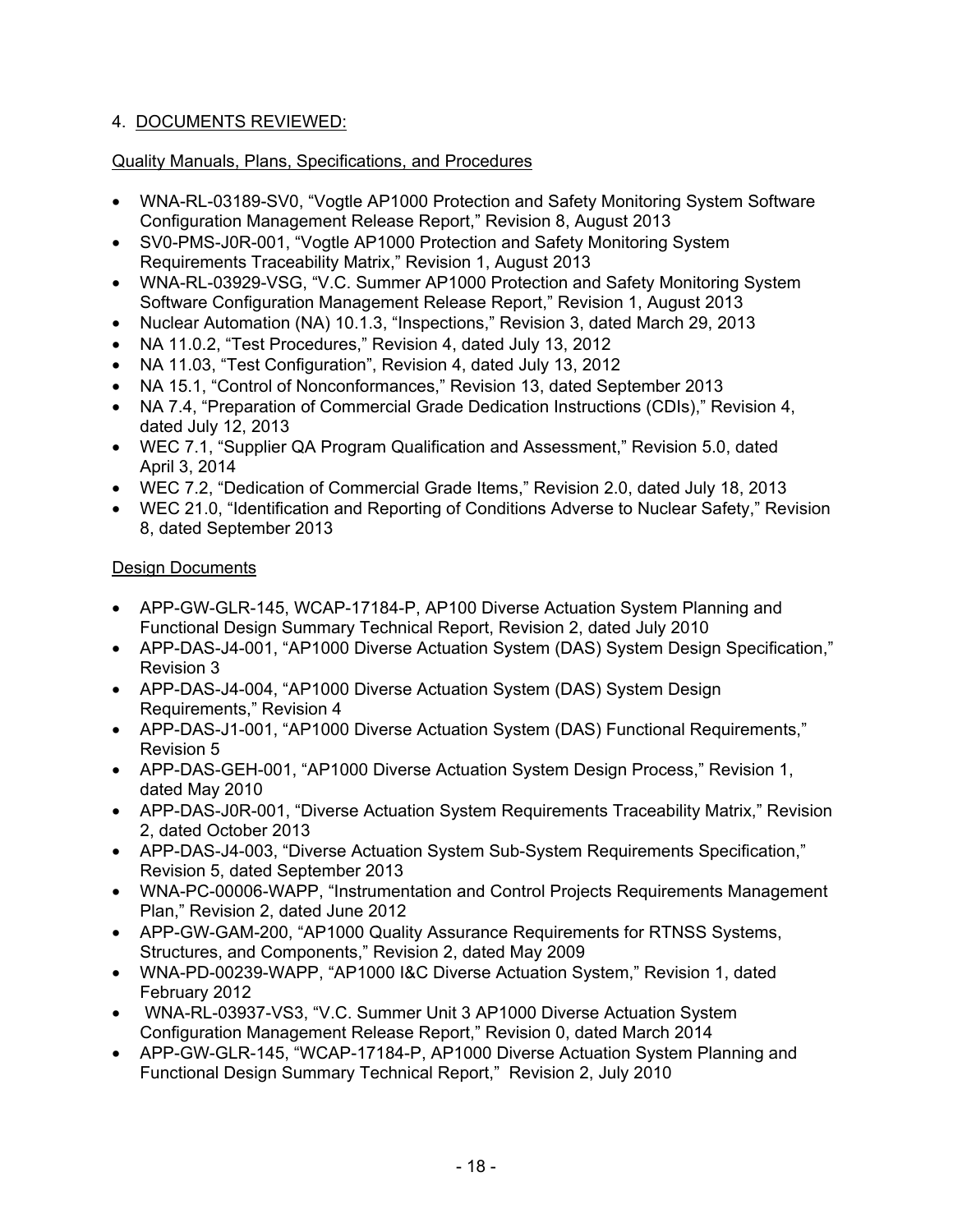- WNA-IG-00314-GEN, "Nuclear Automation Global Instrumentation & Control Production : Receiving Process for Material Needing Inspected ," Revision 1, dated January 2013
- Engineering & Design Coordination Report (E&DCR) No. APP-DAS-GEF-004, "Incorporation of DAS Squib Valve Blasting Device," Revision 8
- AP1000 Design Change Proposal (DCP), APP-GW-GEE-3001, "Modifications to Diverse Actuation System (DAS)," Revision 0, dated September 2011
- DCP APP-GW-GEE-1895, "Penetration Changes, DAS Upgrades & P&ID Room# Change Due To Aircraft Impact Assessment," Revision 0, dated September 2010
- WNA-PV-00009-GEN, Software V&V Process for Common Q Safety Systems, Revision 9, March 2014
- WNA-PV-00054-WAPP, "AP1000 PMS Software V&V Plan," Revision 2, dated July 2013
- WNA-WI-00223-WAPP, "Release Process Work Instruction" Revision 1, dated August 2013
- APP-DAS-G1-001, "Diverse Actuation System Design Basis document, Revision. 1, dated August 2012,
- NA 11.03, "Test Configuration", Revision 4, dated July 13, 2012
- WNA-TC-01011-VS3, "DAS CHT Test Configuration Record," Revision 0, dated March 2014
- WNA-RL-03937-VS3, "VC Summer Unit 3 AP1000 DAS Configuration Management Release Report" (CMRR) Revision 0, dated March 2014
- DAS V.C. Summer 3 CMRR Readiness Review Meeting Minutes, dated March 7, 2014

# Commercial Grade Dedication Documents

- Commercial grade dedication instruction (CDI) 2625 for AC160 Nuclear Critical Components, Revision 19, August 05, 2013
- CDI-2789, DIN Rail Mounted Circuit Breaker," Revision 24, dated February 20, 2014
- CDI-3722, "Second Generation Node Box," Revision 13, dated June 17, 2013
- CDI-3806, QNX 4.25G Software for Generic Flat Panel Display Systems," Revision 03, dated January 7, 2014
- CDI-4057, "Services Associated with Build to Print Electro-Mechanical Parts & Assemblies," Revision 10, dated September 16, 2013
- CDI-4064, "Keystone Compliance, LLC EMC and Product Safety Test Services," Revision 04, dated August 24, 2013
- 00000-ICE-35444, "Commercial Grade Dedication Plan for the QNX Operating System for Common Q Applications," Revision 01, dated August 13, 1999
- 00000-ICE-3722, "Commercial Grade Dedication Report for the QNX Operating System for Common Q Applications," Revision 000, dated November 11, 1999
- WEC-12-94, "Internal Audit Report Nuclear Automation, Commercial Dedication," dated February 1, 2013
- WNA-CD-00018-GEN, "Commercial Dedication Report for QNX 4.25 for Common Q Applications," Revision 06, dated January 9, 2014

# Test Procedures and Documents

- APP-PMS-T1P-009, "AP1000 Protection and Safety Monitoring System Integrated Logic Processor Component Logic Channel Integration Test Procedure," Revision 2, March 2014
- APP-PMS-T1P-009, "AP1000 Protection and Safety Monitoring System Integrated Logic Processor Component Logic Channel Integration Test Data Sheets," Revision 2, March 2014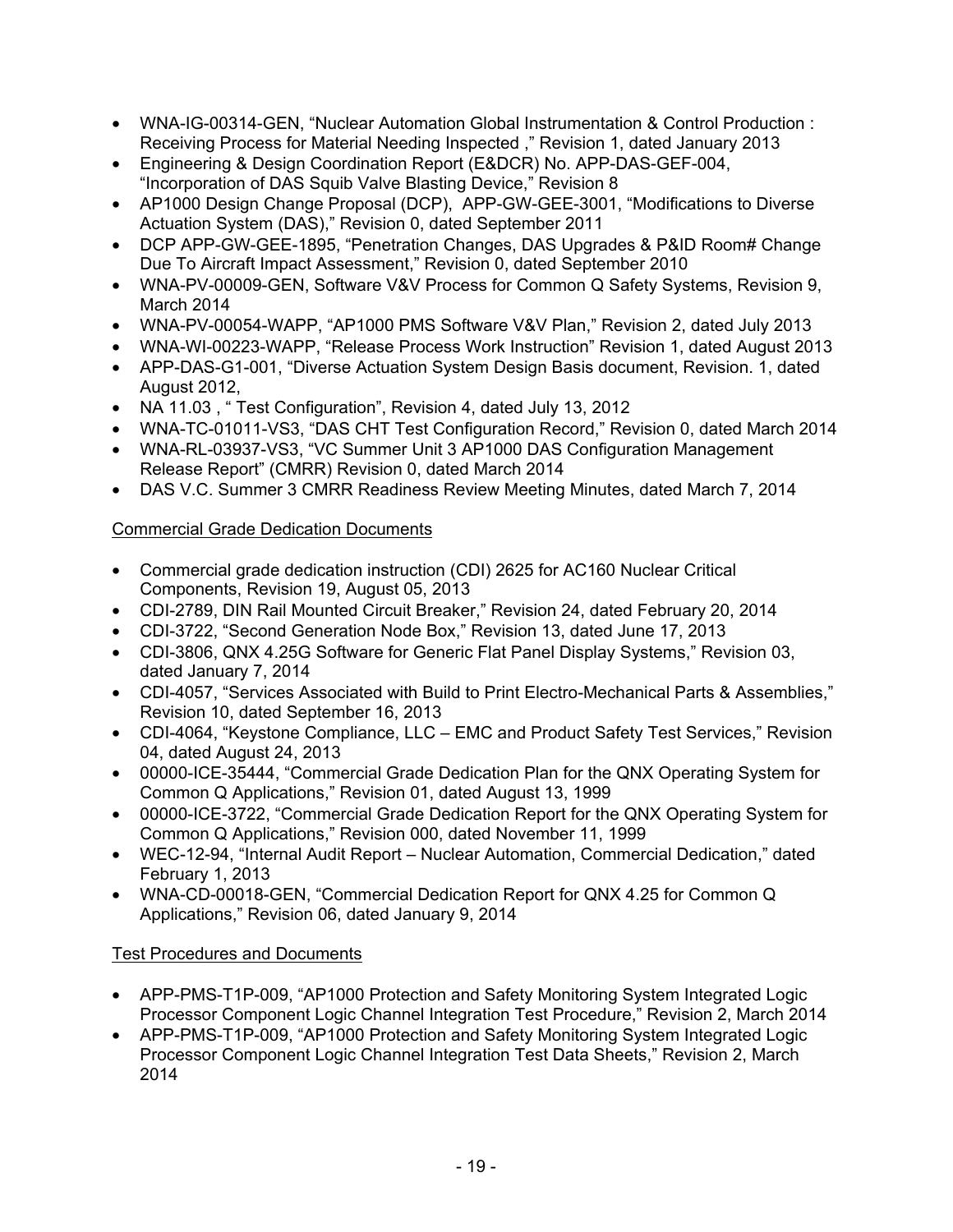- APP-PMS-T1P-019, "AP1000 Protection and Safety Monitoring System Cabinet Indications and Status Channel Integration Test Procedure," Revision 3
- APP-PMS-T1D-019, "AP1000 Protection and Safety Monitoring System Cabinet Indications and Status Channel Integration Test Data Sheets," Revision 4, dated January 2014
- APP-DAS-T1P-200, "AP1000 Diverse Actuation System Cabinet Hardware Test Procedure," Revision 3, dated December 2013
- APP-DAS-T1D-200, "AP1000 Diverse Actuation System Cabinet Hardware Test Datasheets," Revision 3, dated December 2013
- APP-GW-T5-001**,** "Instrumentation And Control Systems Design Validation and Integration Test Plan," Revision 1, dated May 2013
- APP-DAS-T5-001, "Diverse Actuation System Test Plan," Revision 1, dated August 2012
- APP-GW-T5-001**,** "Instrumentation And Control Systems Design Validation and Integration Test Plan ," Revision 1, dated May 2013
- APP-DAS-T5-001, "Diverse Actuation System Test Plan," Revision 1, dated August 2012
- EQ-TP-153-APP, "Electromagnetic Compatibility Test Procedure for the AP1000 Plant Protection and Safety Monitoring System Equipment Qualification Cabinets," Revision 1, dated January 2013.
- Report 1103-023EA by Keystone Compliance, "AP1000 Plant Protection and Safety Monitoring System (PMS) Equipment Qualification Cabinets EMI/EMC Test Report," Revision B, dated June 20, 2013
- WNA-TC-01011-VS3, "DAS CHT Test Configuration Record," Revision 0, dated March 2014
- WNA-RL-03937-VS3, "VC Summer Unit 3 AP1000 DAS Configuration Management Release Report" (CMRR) Revision 0, dated March 2014
- WNA-TP-04207-GEN, "STD Safety Test Procedure for Circuit Breakers," Revision 4
- APP-GW-GBH-361, "Westinghouse AP1000 Integrated I&C Test Strategy," Revision 1, dated July 30, 2013
- APP-PMS-T5-001, "AP1000 PMS Test Plan," Revision 1, dated December 2009
- APP-PMS-T5-001, AP1000 PMS Test Plan," Revision 3, dated April 2013

# Corrective Action Documents

- Issue Report (IR) 14-079-M059, "Validation Documentation of Test Setup for System Testing," dated March 20, 2014
- IR 13-268-M055, "Completeness of Concept Phase IV&V Task-Concept Document Evaluation," dated September 26, 2013
- IR 12-195-M064, "Investigate Possible Common Cause for IRs," dated July 13, 2012
- IR 14-077-M048, "CRA-2013-155 CDI Technical Evaluation Improvements," dated March 18, 2014
- IR 14-077-M008**,** "CRA-2013-155; Lack of consistency between AP1000 SyDS and DAS design basis," dated March 18, 2014
- Nuclear Automation Issue Tracking System (RITS), Issue ID# RITS36892; "DAS VS3 CHT: Loose wires on TDDO101 normally open contacts"
- RITS Issue ID# RITS36851, "Incorrect reference in Test procedure (T1P) Section 3.1.3 (typographical error)"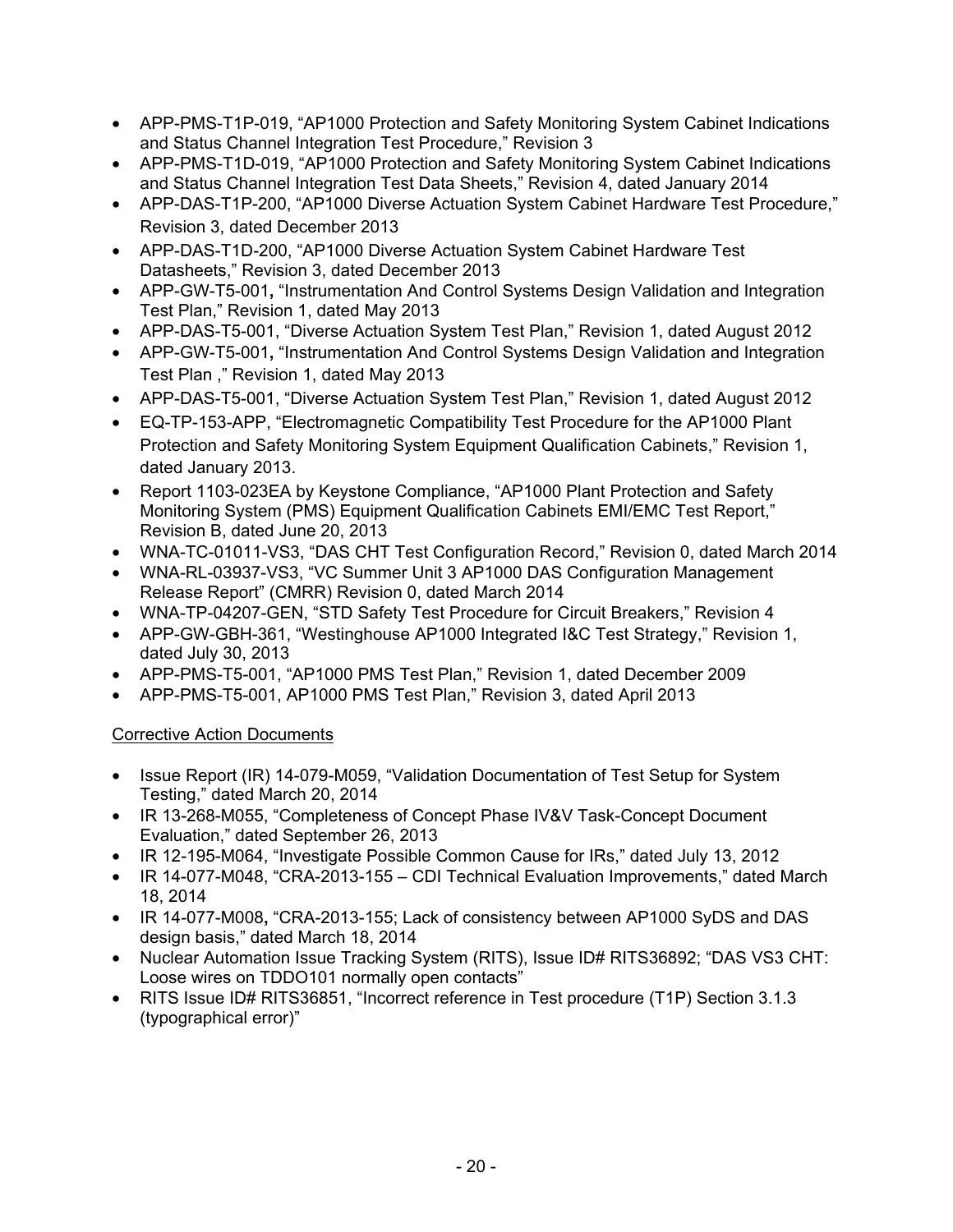## Miscellaneous Documents

- IEEE Standard 730-1998, "IEEE Standard for Software Quality Assurance Plans," Institute of Electrical and Electronics Engineers, 1998
- IEEE Std. 1074-1995, "IEEE Standard for Developing Software Life Cycle Processes," 1995
- IEEE Standard 1012-1998, "IEEE Standard for Software Verification and Validation," 1998
- Regulatory Guide 1.173, "Developing Software Life Cycle Processes for Digital Computer Software used in Safety Systems of Nuclear Power Plants," dated September 1997
- Regulatory Guide 1.169, "Configuration Management Plans for digital Computer Software used in Safety Systems of Nuclear Power Plants," 1997
- NUREG/CR-6101, "Software Reliability and Safety in Nuclear Reactor Protection Systems," US Nuclear Regulatory Commission," June 11, 1993
- 5. ACRONYMS USED:

| <b>ADAMS</b>    | Agencywide Documents Access and Management System            |
|-----------------|--------------------------------------------------------------|
| <b>ADS</b>      | <b>Automatic Depressurization System</b>                     |
| <b>CGD</b>      | commercial grade dedication                                  |
| <b>CFR</b>      | <b>Code of Federal Regulations</b>                           |
| <b>CHT</b>      | cabinet hardware Testing                                     |
| <b>CIM</b>      | <b>Component Interface Module</b>                            |
| <b>CIT</b>      | channel integration testing                                  |
| <b>CMRR</b>     | configuration management release record                      |
| CSI             | CS Innovations, Inc.                                         |
| <b>DAC</b>      | design acceptance criteria                                   |
| <b>DAS</b>      | <b>Diverse Actuation System</b>                              |
| <b>DCD</b>      | Design Control document                                      |
| <b>DCIP</b>     | Division of Construction Inspection and Operational Programs |
| DI&C            | Digital Instrumentation and Control                          |
| <b>EDMS</b>     | <b>Equipment and Database System</b>                         |
| <b>EUT</b>      | equipment under test                                         |
| <b>EVIB</b>     | <b>Electrical Vendor Inspection Branch</b>                   |
| <b>FAT</b>      | factory acceptance testing                                   |
| <b>FPGA</b>     | Field Programmable Gate Array                                |
| <b>IEEE</b>     | Institute of Electrical and Electronics Engineers            |
| <b>ILP</b>      | <b>Integrated Logic Processor</b>                            |
| IP              | inspection procedure                                         |
| IR              | issue report                                                 |
| <b>ITAAC</b>    | Inspections, tests, analyses, and acceptance criteria        |
| <b>IV&amp;V</b> | independent verification and validation                      |
| M&TE            | measuring and test equipment                                 |
| <b>MTP</b>      | maintenance and test panel                                   |
| <b>NA</b>       | <b>Nuclear Automation</b>                                    |
| <b>NON</b>      | Notice of Nonconformance                                     |
| <b>NOV</b>      | Notice of Violation                                          |
| <b>NRC</b>      | (U.S.) Nuclear Regulatory Commission                         |
| <b>NRO</b>      | <b>Office of New Reactors</b>                                |
| PRHR HX         | Passive Residual Heat Removal Heat Exchanger                 |
| <b>PMS</b>      | <b>Plant Monitoring System</b>                               |
| <b>PC</b>       | processor cabinet                                            |